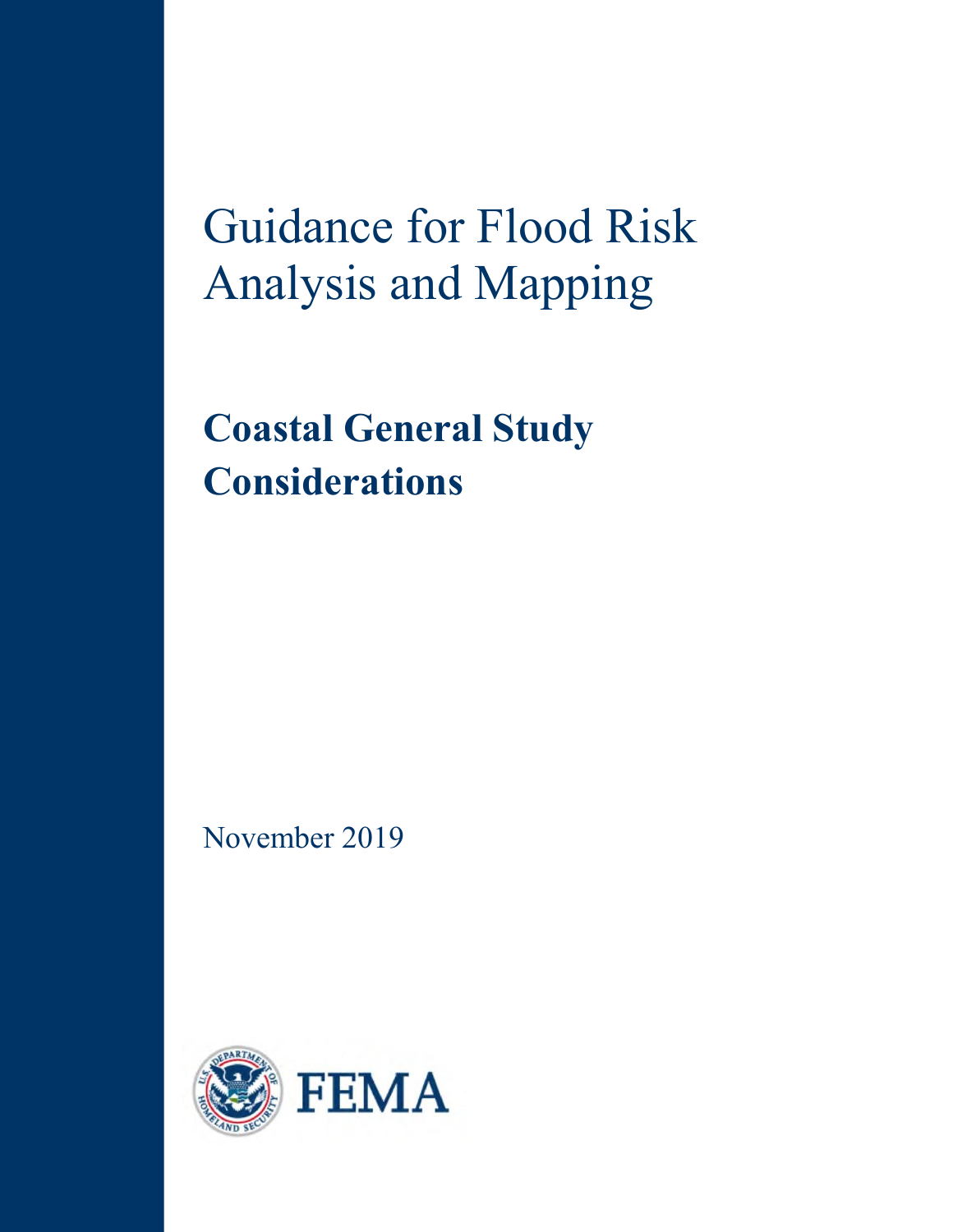Requirements for the Federal Emergency Management Agency (FEMA) Risk Mapping, Assessment, and Planning (Risk MAP) Program are specified separately by statute, regulation, or FEMA policy (primarily the Standards for Flood Risk Analysis and Mapping). This document provides guidance to support the requirements and recommends approaches for effective and efficient implementation. Alternate approaches that comply with all requirements are acceptable.

For more information, please visit the [FEMA Guidelines and Standards for Flood Risk Analysis](http://www.fema.gov/guidelines-and-standards-flood-risk-analysis-and-mapping))  [and Mapping](http://www.fema.gov/guidelines-and-standards-flood-risk-analysis-and-mapping)) webpage [\(www.fema.gov/guidelines-and-standards-flood-risk-analysis-and](http://www.fema.gov/guidelines-and-standards-flood-risk-analysis-and-mapping)[mapping\)](http://www.fema.gov/guidelines-and-standards-flood-risk-analysis-and-mapping). Copies of the Standards for Flood Risk Analysis and Mapping policy, related guidance, technical references, and other information about the guidelines and standards development process are all available here. You can also search directly by document title at [www.fema.gov/library.](http://www.fema.gov/library)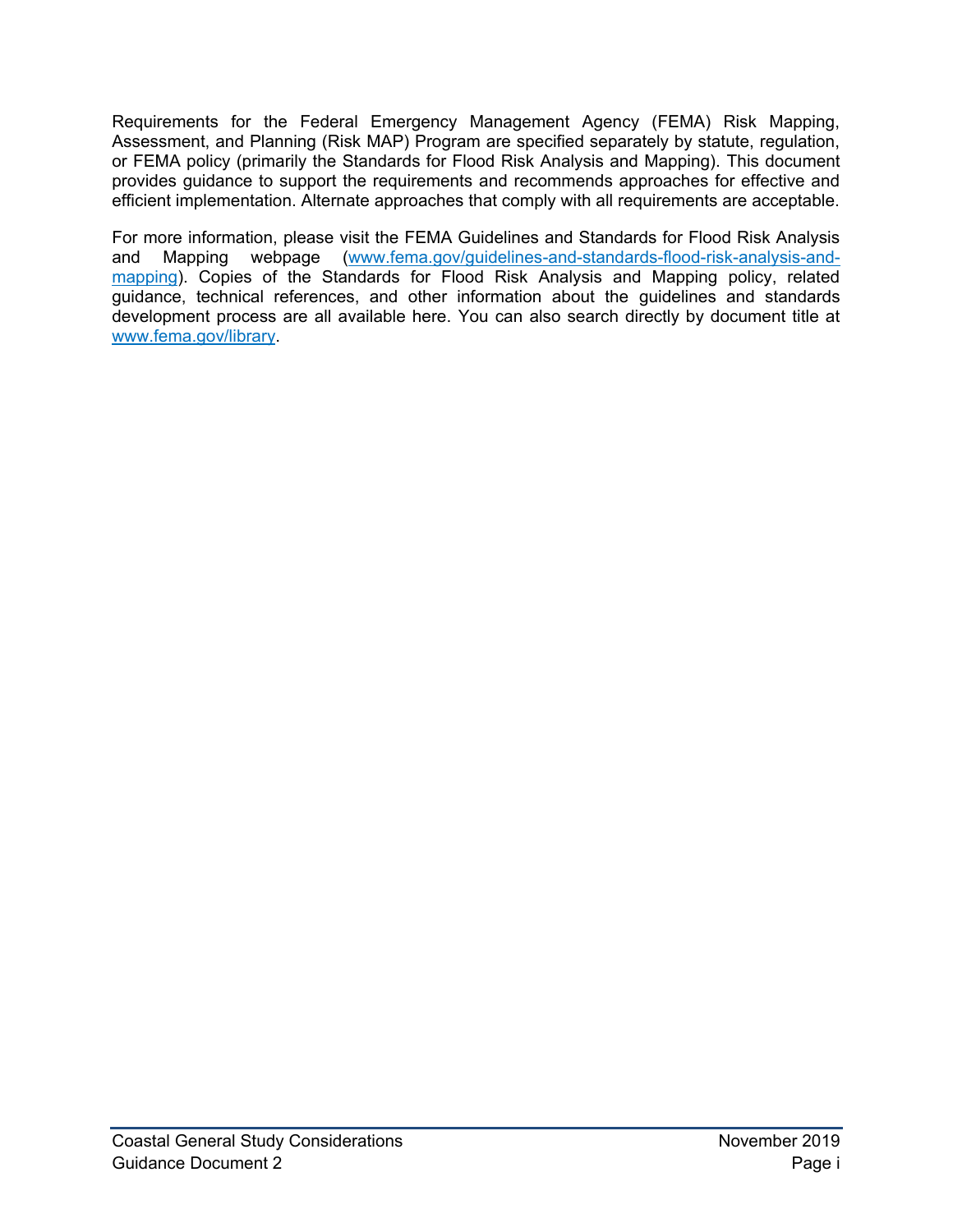# Document History

| <b>Affected Section or</b><br><b>Subsection</b> | <b>Date</b>      | <b>Description</b>                                                                                                                                                                                                                                                                                                                                                 |  |  |  |
|-------------------------------------------------|------------------|--------------------------------------------------------------------------------------------------------------------------------------------------------------------------------------------------------------------------------------------------------------------------------------------------------------------------------------------------------------------|--|--|--|
| Sections 3.2 and<br>4.8.5                       | November<br>2019 | This guidance has been revised and updated to clarify<br>and expand information regarding piers and wharves and<br>potential structures upon them, in regards to floodplain<br>management and insurance, policy and Code of Federal<br>Regulations, and special modeling considerations,<br>coastal hazard analysis, and coastal floodplain mapping<br>techniques. |  |  |  |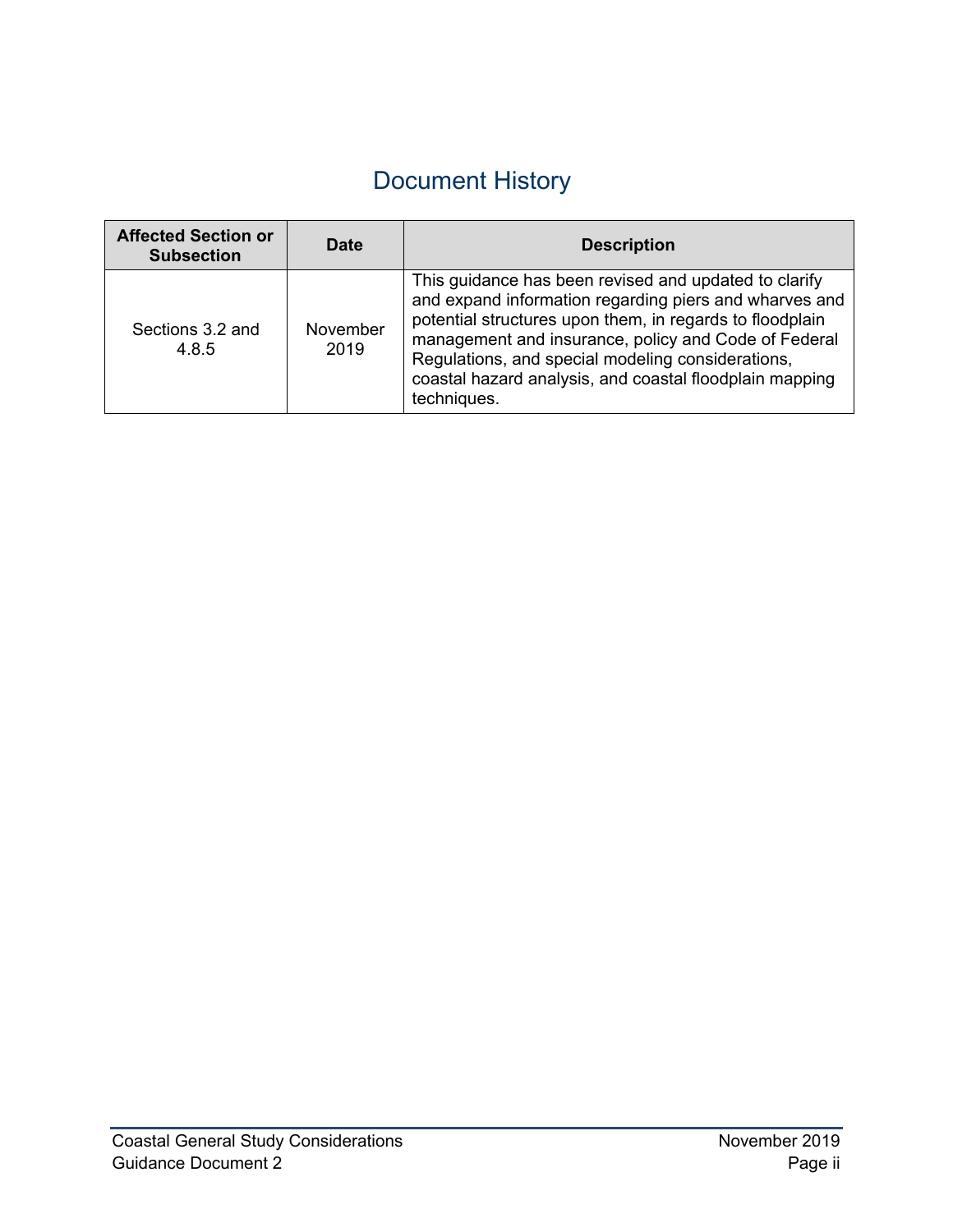# **Table of Contents**

| 1.0 |  |
|-----|--|
| 2.0 |  |
| 2.1 |  |
| 2.2 |  |
| 2.3 |  |
| 3.0 |  |
| 3.1 |  |
| 3.2 |  |
| 4.0 |  |
| 4.1 |  |
| 4.2 |  |
| 4.3 |  |
| 4.4 |  |
| 4.5 |  |
| 4.6 |  |
| 4.7 |  |
| 4.8 |  |
| 4.9 |  |
| 5.0 |  |

# **List of Figures**

| Figure 3: Sample of a Large Relic Dune, Mount Baldy, Indian Dunes |  |
|-------------------------------------------------------------------|--|
|                                                                   |  |

# **List of Tables**

|--|--|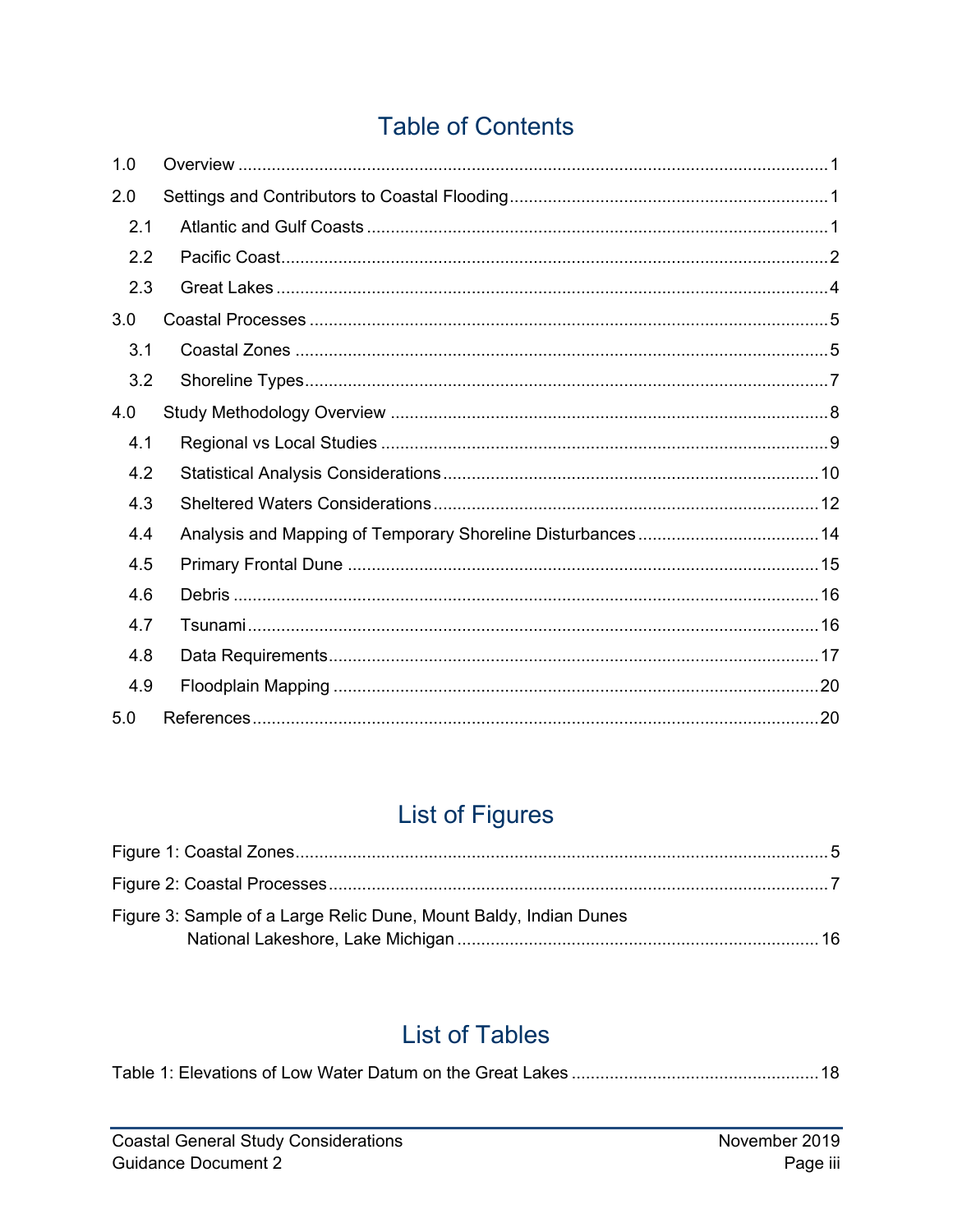# <span id="page-4-0"></span>**1.0 Overview**

This guidance document provides an overview of coastal flooding processes and describes general study considerations that are germane to FEMA coastal flood hazard studies. Flood hazard studies are considered coastal studies when the flooding being evaluated is a combination of elevated water levels, typically due to storm surge, and wave action. Coastal study methodologies are used to evaluate flood hazards along the shorelines of the Atlantic Ocean, Gulf of Mexico, Pacific Ocean, and Great Lakes. Bays, tributaries, and other lakes are also considered to have coastal floodplains when they are subject to water level and wave hazards processes similar to those on the open coasts.

# <span id="page-4-1"></span>**2.0 Settings and Contributors to Coastal Flooding**

Coastal flooding is typically caused by a combination of increased water levels and/or high energy wave action. A primary driver of elevated water levels is storm surge. In general terms, storm surge is the water pushed toward shore by storm winds. The height of the storm surge is affected by many factors, including the intensity, path, and speed of the storm; the presence of waves; the depth of water offshore; and the shape of the shoreline.

Storm surge is often combined with other local or regional processes including tides, freshwater input, and fluctuating lake levels to produce elevated water levels that result in flooding. Weather patterns such as El Niño can also have an impact on storm surge. Waves are an important component of the coastal flood hazard because they increase the elevation of the flood hazard and have the potential to cause significant structural damage to buildings. Flood hazards related to wave action include wave setup, wave runup and overtopping, and overland wave propagation. The contribution of these various coastal flood hazard components vary in magnitude and relative importance by coastal region.

## <span id="page-4-2"></span>**2.1 Atlantic and Gulf Coasts**

Coastal flood hazards on the Atlantic and Gulf coasts are associated with large coastal storms. The most severe Atlantic and Gulf coastal storms can generally be classified as one of two types: tropical and extratropical. The risks associated with flood hazard events vary spatially along these two coastlines.

Tropical storms, including hurricanes, are characterized by large wind fields driven by pressure gradients from a central low pressure and temperature gradients in the atmosphere. They can sustain winds of more than 150 miles per hour and are accompanied by large storm surges and waves. The states along the Atlantic and Gulf coasts, from Texas to New York, are most at risk, though hurricanes have been known to reach as far north as Maine.

Unlike tropical storms, extratropical are frontal storms that track the shoreline as they progress northwards following the Gulf Stream. They move slowly and although the winds are typically weaker than tropical storms, they still pose a significant risk because they are accompanied by considerable precipitation and can affect a given area for multiple days and cause substantial erosion.

Extratropical storms are primarily hazards for Atlantic coast states from Maine to North Carolina. It should be noted, however, that these regional distinctions are presented for guidance to the Mapping Partner when considering local risks in the study area and do not indicate a prescriptive technique for identifying hazards. Mapping Partners should review study area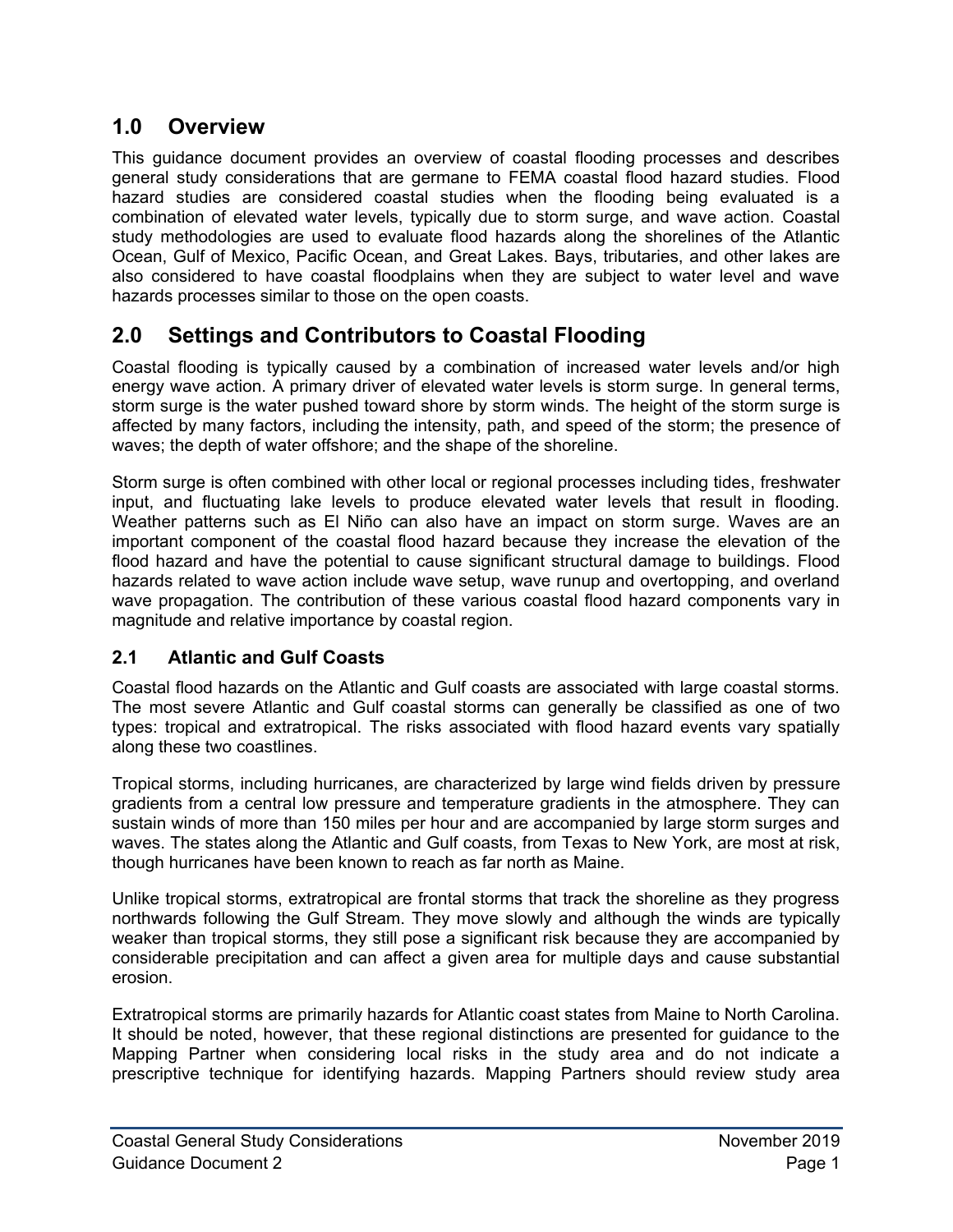climatology and local flooding response to determine a suitable methodology for determination of local flood risks from the various storm systems that may affect the area.

# <span id="page-5-0"></span>**2.2 Pacific Coast**

The dominant coastal flood hazards differ substantially for the Pacific Coast from those on the Atlantic and Gulf coasts. Whereas the dominant source of coastal hazards on the Atlantic and Gulf coasts is associated with large storm surge (up to 20+ feet) caused by high wind stresses over broad and shallow continental shelves, the narrow continental shelves of the Pacific Coast preclude surges greater than a few feet.

Large waves with long periods can cause both static and oscillating elevation of the water levels at the shore. The combination is referred to as "wave runup". The oscillating component of wave runup can have periods from tens of seconds to several minutes. Wave runup and the energy of large breaking waves contribute to coastal hazards and can cause significant beach erosion and structural damage. Because Pacific storms often result in large rainfalls, coastal and riverine flooding can combine to increase flood hazards near river mouths.

Although it has the characteristic narrow continental shelf, the Southern California Bight is marked by a large number of offshore islands and banks rising sharply out of deep water more than 60 miles offshore. This results in partial to nearly complete sheltering of some sections of this 200-mile-long coast from wave energy arriving from certain directions, and produces one of the most complex wave environments in the world.

The Pacific Coast, on the eastern rim of a very long wave-generating fetch, is in the path of the westerly winds that dominate the weather in the Northern Temperate Zone. This results in swell and storm waves with very long periods, greater than 20 seconds in major storms. Antarcticgenerated swell, with a number of potential great circle paths, results in low southern swell on the Pacific Coast throughout the year, most obvious during the summer when northern hemisphere waves are at a minimum.

The dominant storm waves result from winter storms initiated south of the Aleutian chain. The fetch is often more than 600 miles, such that wave height and period are controlled by wind speed and duration. Because these storm paths are at a low angle to the general coastline trend, the wave energy impacting a particular location is highly variable. In general, these winter storms produce the highest waves in the northwest and the lowest in the Southern California Bight, which is protected by the abrupt coastal direction change at Point Conception and the offshore islands. Thus, the typical La Niña conditions (intervals between El Niño events) provide low southern swell in summer with occasional local storms and a series of major wave events with long peak periods during the winter months (December through March or April.)

The El Niño of 1982-83, the strongest such global climate oscillation in recorded history, resulted in several record-breaking storm wave events, extensive structural damage, and severe erosion (Seymour et al., 1984). During El Niño episodes, for intervals of a year or two, the trade winds normally blowing towards the west near the equator weaken or reverse. This causes a slow sloshing of the Pacific Ocean towards the east and an increase in local sea level that can be as great as 1.5 feet. More significantly, a series of winter storms are spawned north of the Hawaiian Islands with paths directed towards the Pacific Coast.

The 1982-83 storms approached the Southern California Bight from almost exactly west, resulting in extreme flooding and wave impact damage on this coast and slightly lower waves impacting the Northwest. The El Niño of 1997-98, steered on a more northerly track by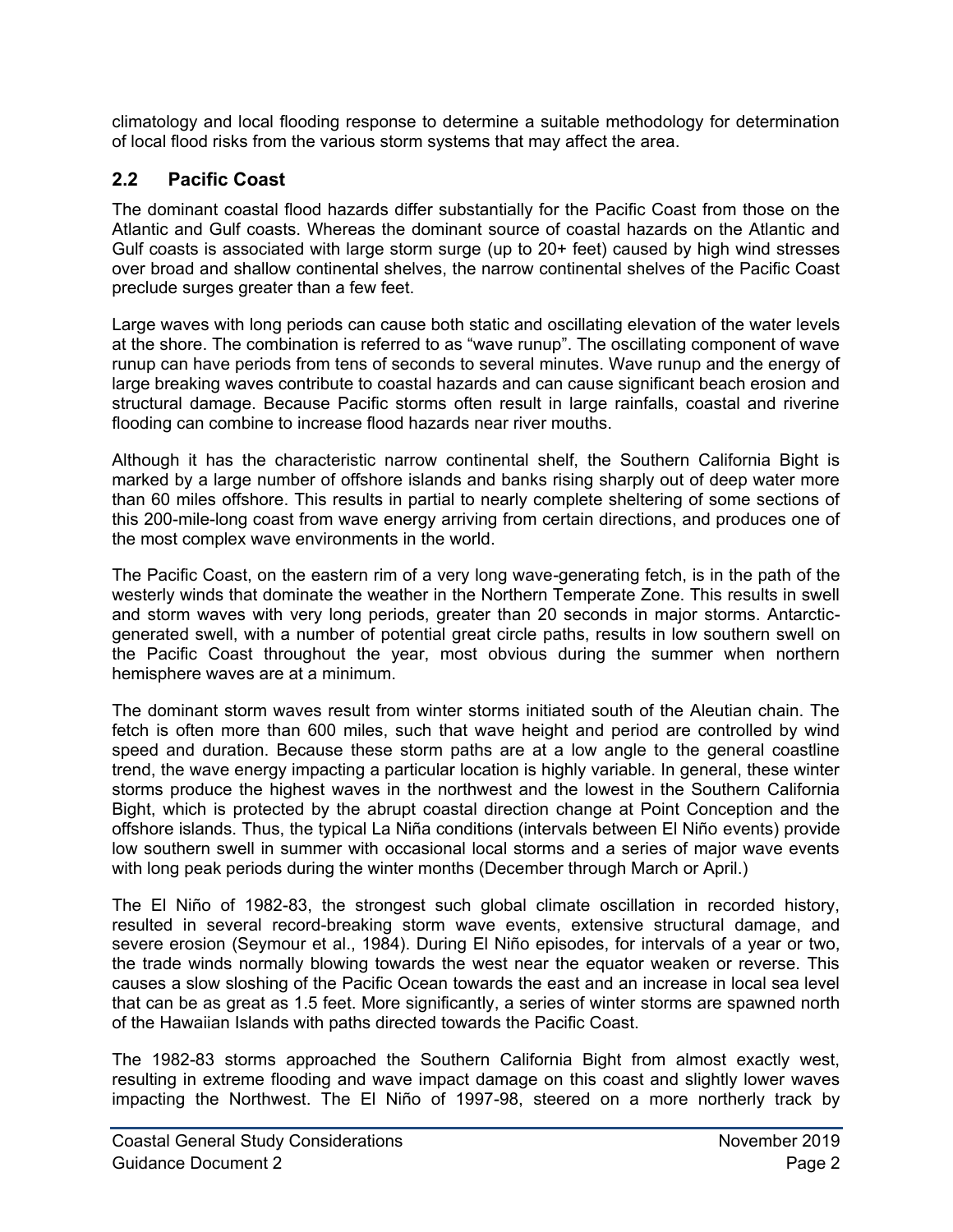continental high pressure areas, resulted in larger waves in the Northwest than in Southern California (Komar, 1998). The largest waves recorded off Southern California occurred in a La Niña year resulting from a very tight and intense storm initiated close to the coast in January 1988, which moved rapidly onshore (Shore and Beach, 1989). The largest waves recorded off the North Pacific Coast in the last century also occurred in a La Niña interval (Allen and Komar, 2000). Major storms along the Pacific Coast, regardless of the wave generation area, typically persist for three to four days.

The Pacific Coast is ice-free in spite of the high latitude of its northern boundary because of the moderating effects of the south-flowing current, which originates as the warm Kuroshio Current that cools as it traverses the Northern Pacific. It is broad and slow near the end of its path compared to the relatively narrow and fast-flowing character near its origin. As a result, the North Pacific current (it carries a variety of local names) has negligible effect on the intensity or direction of storm waves reaching the Pacific Coast.

Pacific Coast tides are semidiurnal (two highs per day) and have a range of about six feet in the south increasing to about nine feet in the north.

Exposure to long waves generated anywhere in the Pacific Ocean yields the potential for tsunami impacts anywhere on the Pacific Coast; however, much of the seacoast is protected from extensive tsunami flooding by cliffs, steep coastal slopes, or deep water very close to shore. The magnitude of the amplification at the shoreline of the modest deep water tsunami wave heights is dictated by local bathymetry. Flooding risk from tsunamis is highly variable along the coast. One such susceptible location, Crescent City, in Northern California, suffered substantial damage in 1964 from a tsunami initiated by an earthquake in Alaska (Kanamori, 1970).

The Pacific Coast can be divided into two rainfall regimes. North of Monterey Bay, precipitation is greater and snow accumulation is heavy and reliable on inland mountain peaks, such that rivers flow year-round and spring floods are common. South of this point, rainfall is restricted to the winter months and declines in magnitude with reduced latitude. Rivers flow only in the winter and flooding is highly episodic.

Except at San Francisco Bay, all of the Pacific Coast rivers discharge directly into the Pacific Ocean. Because the sediment load-carrying capacity is strongly related to both rainfall in the watershed and flooding intensity in the river system (Inman and Jenkins, 1999), the supply of sand to the coastline grades from a maximum in the north to a minimum in the south. The combination of this sand supply condition, the varying coastal geology, and the north-south gradient in wave energy levels results in very different beach configurations in the two rainfall provinces.

North of Monterey, beaches are found in the lowered valleys at the mouths of streams or rivers that flow year-round. The sizes of the accompanying spits are related to the sediment capacity of the streams.

South of Monterey Bay and extending to Point Conception, a series of beaches and accompanying dune fields exist as large (10-15 miles long) crescentic bays anchored on the north by large rocky headlands.

Beginning at Point Conception and continuing south and east to the border with Mexico are a series of more or less continuous beaches, broken into littoral cells by rocky headlands (such as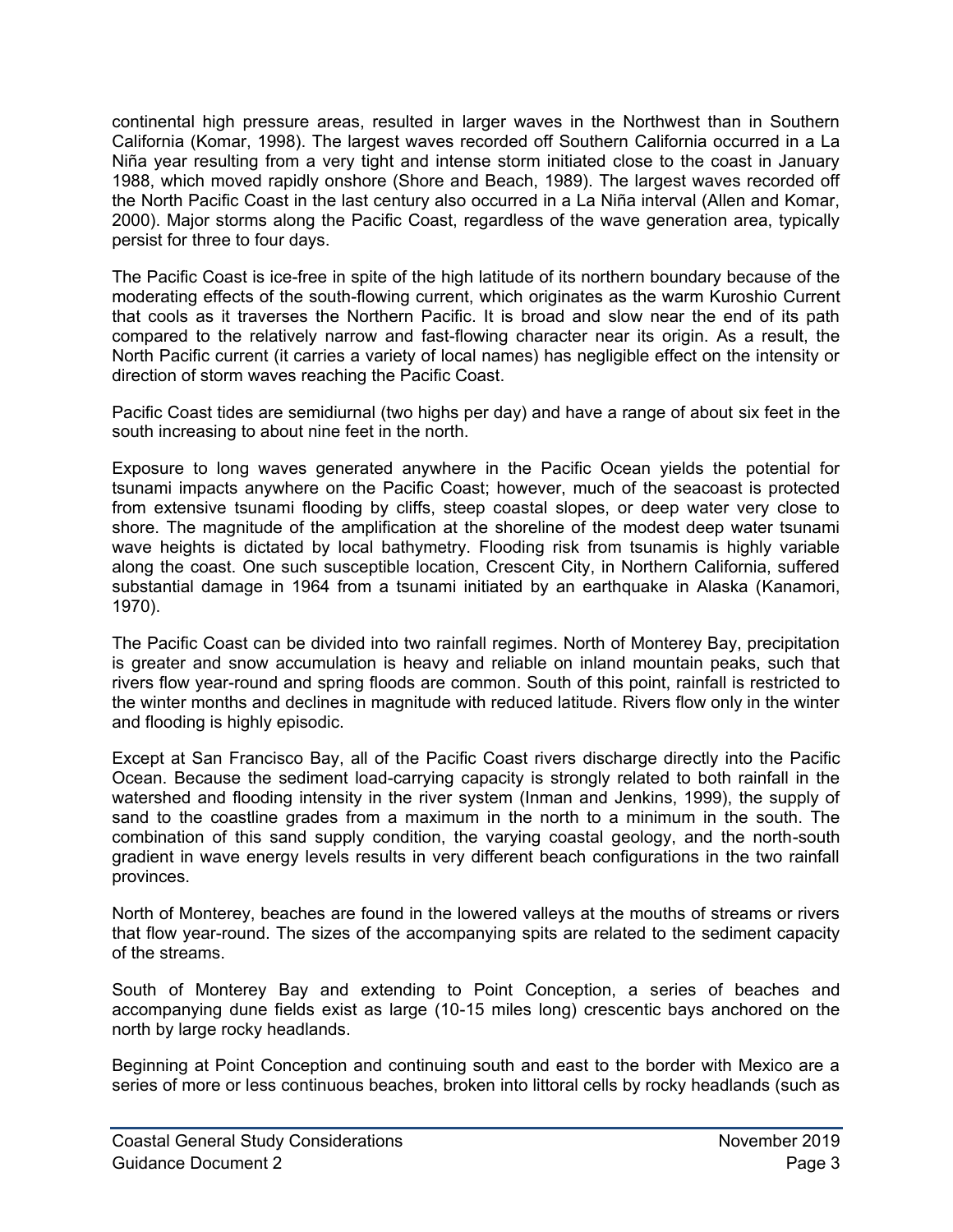Palos Verdes, Fermin, Dana and La Jolla points), most in the order of 60 miles in length (Inman and Frautschy, 1966).

Thus, the vast majority of the sandy beaches on the Pacific Coast are found in a region that is slightly more than 20% of the total coastline. Their existence in the area with the lowest potential for delivering sand to the coastline owes entirely to the reduced incident wave energy related to latitude and to the substantial wave barriers provided by Point Conception and the offshore islands.

## <span id="page-7-0"></span>**2.3 Great Lakes**

Coastal flooding in the Great Lakes can arise due to elevated still water level and/or storm waves, with energetic storm waves occurring concurrently with elevated water levels being of particular concern. In comparison to the Pacific and Atlantic coasts, the Great Lakes are unique in that they are not subject to astronomical tides of any significance; however, they are subject to changes in water level due to a number of other processes, which act over three distinctly different time scales.

One of these processes is long-term lake level change. The added complexity of a fluctuating lake level is analogous to that associated with a varying mean sea level on the open ocean coasts. The magnitude of historic lake level changes renders this a very important consideration. A severe storm occurring during a low lake level might cause no flooding, but at high lake level the same storm could cause devastating flooding. The other two drivers of waterlevel change are seasonal-scale changes and storm event-scale changes.

Long-term lake level changes take place gradually, primarily in response to fluctuations in precipitation and evaporation. Lower precipitation leads to lower runoff from the watershed; similarly, higher evaporation draws water from the lakes, causing levels to decline. Long-term lake level fluctuations occur over decadal time scales in response to regional and continentalscale forcing, including the El Niño/La Niña cycles and their effect on rainfall.

Lake levels also change on a seasonal basis; they are lowest during the winter, when a majority of the precipitation in the region is frozen as ice and snow, and evaporation increases as dry winter air passes over the lakes. Levels increase during the spring and early summer as a result of the spring runoff of melting snow and ice, and high monthly rainfall. Water control operations also influence lake level variability, with the locks at Sault Ste. Marie influencing Lake Superior's discharge and the dam on the St. Lawrence River near Massena influencing Lake Ontario's levels.

Concurrent with these longer time-scale changes, storm events can cause significant short-term increases in water level, or storm surge.

The same winds that cause a storm surge also generate energetic short-period waves, which at elevated water levels can pose a significant coastal flood hazard. Similar to the generation of wind setup, storm wave characteristics (height, period and direction) are strongly influenced by wind speed, direction, fetch, and duration of the wind from a particular direction.

For example, the north and south coasts of Lake Michigan are more vulnerable to higher wave energy than the east and west coasts, because the fetch is much greater along the long axis of the lake. The generation of waves within the lakes is quite complex due to the sometimes rapid movement of storm systems through the region and the rapid changes in both wind speed and direction that occur. Significant wave heights associated with severe storms in Lake Superior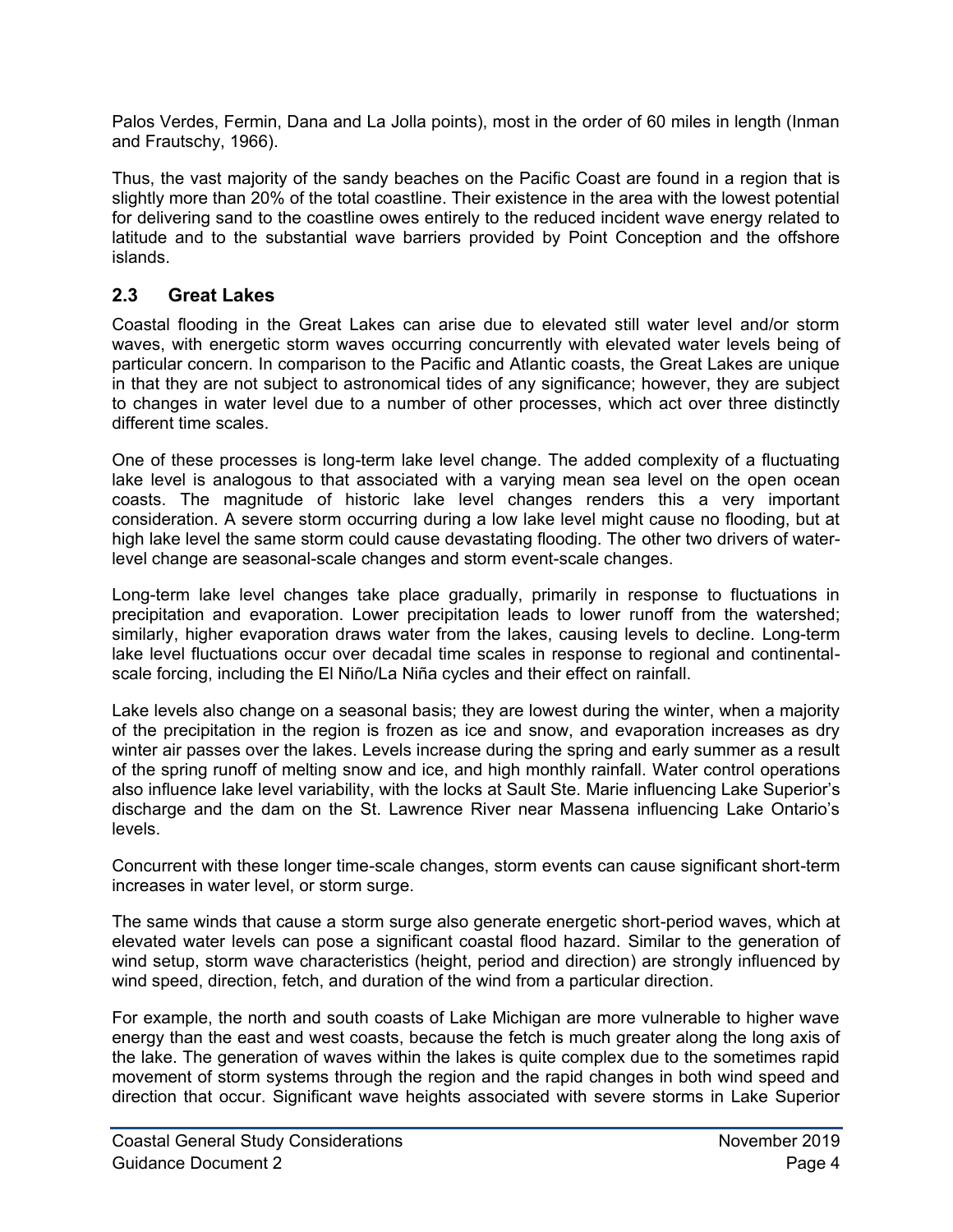can exceed 30 feet, such as the storm that sunk the Edmund Fitzgerald on November 10, 1975. However, the largest buoy observed waves on the Great Lakes exceed 20 feet with wave periods in excess of 10 seconds. In more sheltered areas, storm wave heights and wave periods are generally smaller. Great Lakes storm wave energy tends to grow quickly and diminish just as rapidly, responding directly to increases/decreases in wind speed.

Ice cover along lake and bay shorelines can affect flooding risks. In general, stable ice cover in the winter serves to reduce the flooding risk due to storm surge and wave action. Stable shorefast ice cover along the coastline can serve to limit or wholly prevent wave energy from impacting the shoreline. Extensive ice cover across any region of the lake also can limit the generation of waves and storm surge as the wind stress has a shorter fetch upon which to act. While ice cover may reduce the risk from flooding, ice can cause significant direct damage along Great Lakes shores.

# <span id="page-8-0"></span>**3.0 Coastal Processes**

The preceding section described the various components of coastal flood hazards and how they vary by region in significance. This section describes how those components interact with each other and ultimately translate into flood hazards onshore.

# <span id="page-8-1"></span>**3.1 Coastal Zones**

Figure 1 shows the cross-shore profile divided into four zones. Computations made in each zone use data from the preceding zone and pass the results to the next zone. Computations generally start in the offshore zone.

<span id="page-8-2"></span>

#### **Figure 1: Coastal Zones**

The offshore zone is the region where waves, and to a lesser degree wind setup, are not substantially influenced by bathymetry. Dominant processes in this zone include (where applicable) lake level, wave growth and propagation, wave energy dissipation due to white capping, astronomical tide, and storm surge.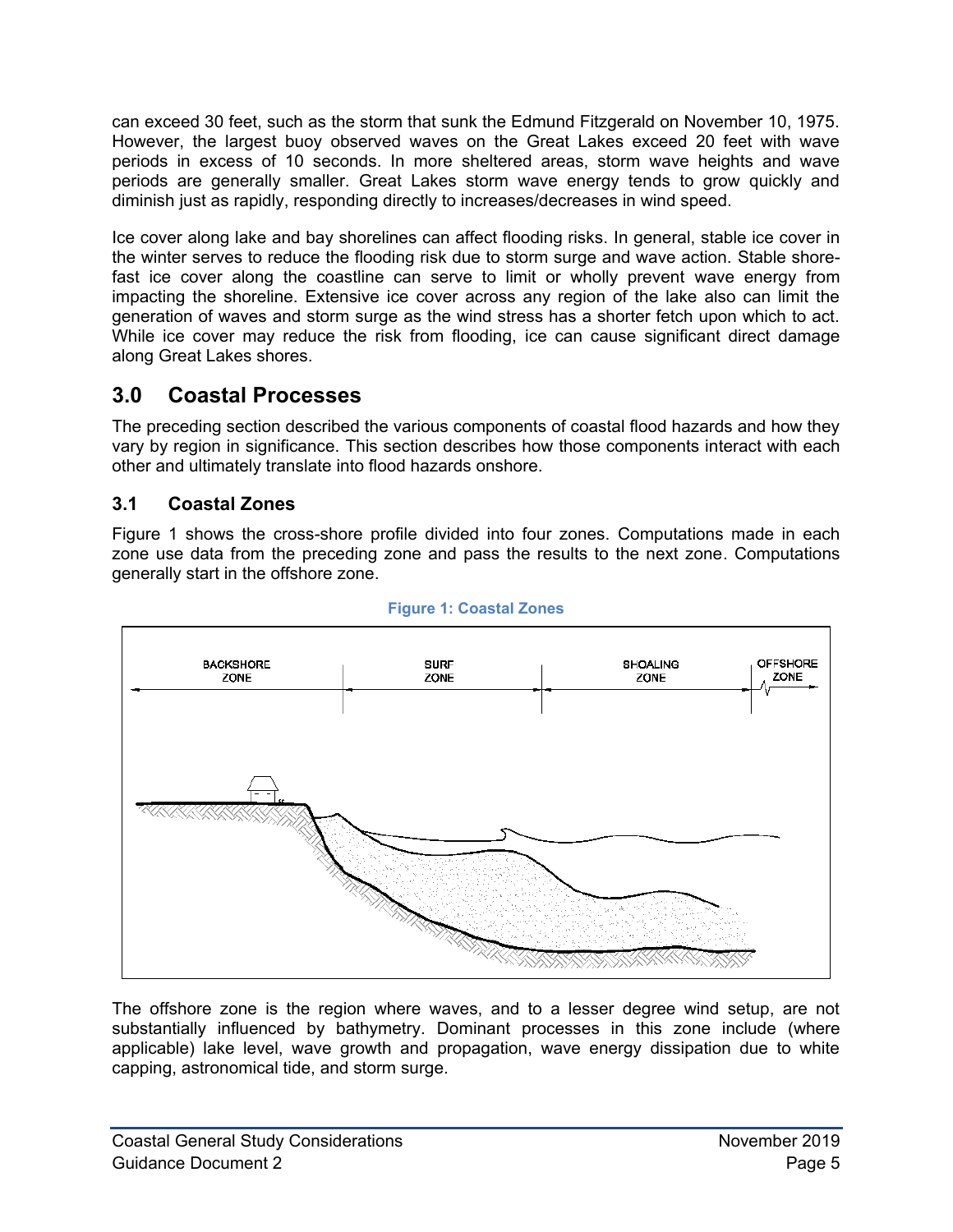<span id="page-9-0"></span>The shoaling zone is the area outside the surf zone where offshore wave conditions are transformed by interaction with bathymetry or topography and wind has a greater influence on generation of wind setup and storm surge. Wave transformation in this zone includes wave refraction, shoaling, diffraction, energy dissipation due to bottom friction effects and whitecapping.

As wind waves propagate into shallow water they refract, or bend. Incoming waves seek to align themselves in such a way that wave crests approach in a direction that is increasingly more parallel to the shoreline with decreasing water depth. This process of wave refraction generally results in decreases in wave height as waves approach the coast, although complex irregular bathymetry can create patterns of locally increased/decreased wave height. In shallow water, wave energy is dissipated due to bottom friction and white-capping and wave heights can decrease further. Waves eventually experience much stronger energy dissipation and subsequent decreases in wave height due to breaking in very shallow water.

The surf zone is where waves break as they interact with very shallow water and wave energy is limited by the local water depth. Dominant processes include fluctuating lake levels (in the Great Lakes), storm surge, wave breaking, generation of wave setup, runup, overtopping, beach and dune erosion, and wave interaction with structures. As waves break moving onshore, wave heights decrease and the flux of wave momentum in the onshore direction is reduced.

In time-steady conditions, the excess wave force is balanced by a slope in the average water level called wave setup. The magnitude of wave setup is largest in shallow water, and the value is roughly 10 to 20 percent of the incident breaking wave height at the stillwater shoreline. Note that wave setup is only significant in the breaking region, with the most pronounced effect in the inner surf zone and near the stillwater shoreline. At elevated water levels, broken waves runup on beaches and structures where they can pose a significant flood hazard. These wave runup elevations have been shown to reach 15 feet or more for a steep beach slope when incident waves have a significant wave height of 20 feet.

Breaking waves also can erode a beach berm, dune or bluff, especially when the water level is elevated, due either to storms and/or seasonal/long-term increases in lake levels, exacerbating wave runup and overtopping. Persistent overtopping of a dune can lead to further erosion of the dune crest and loss of dune elevation, possibly causing complete degradation of the dune. If dune removal occurs, greater wave energy can propagate inland, with the potential for increased damages to infrastructure and property. The duration of concurrent high water levels and energetic wave action associated with a storm is a strong factor in the magnitude of beach and dune erosion that occurs.

Information from the surf zone is passed to the backshore zone to determine flood hazards, mostly in the form of overland wave height propagation through vegetation and buildings and wave overtopping.

Figure 2 shows the coastal processes that are typically evaluated for a coastal Flood Risk Project. It should be noted that "offshore" does not necessarily imply deep water conditions, which for waves are defined according to water depth and wave length. Although this deep water condition is typical, an "offshore" designation might only mean that the processes being considered are far outside the surf zone. If the offshore zone is not in deep water, then the offshore and shoaling zones are characterized by similar processes.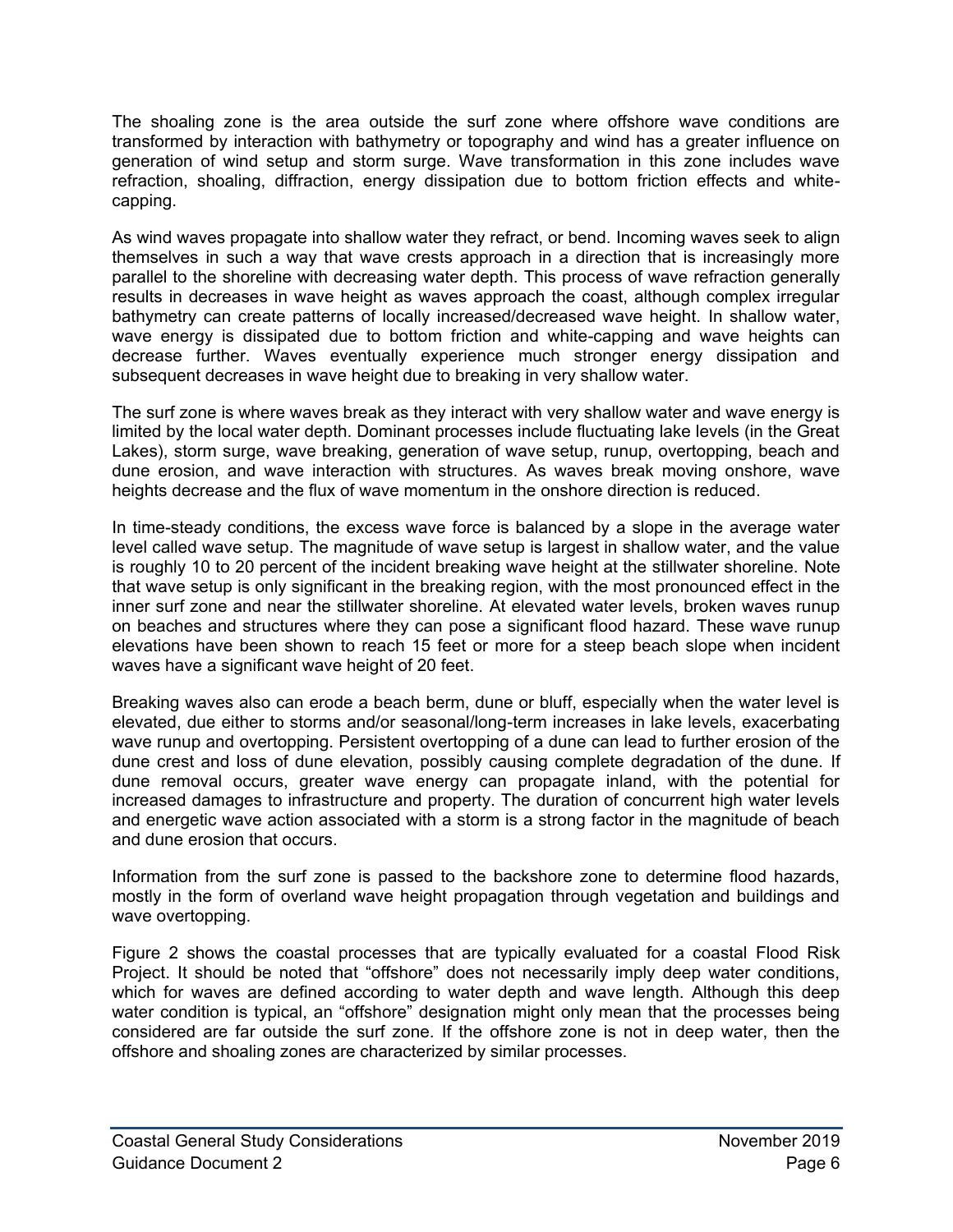#### **Figure 2: Coastal Processes**



#### <span id="page-10-0"></span>**3.2 Shoreline Types**

The shoreline morphology determines which analysis tools are appropriate for estimating shoreline responses. The general shoreline settings include:

- Sandy beach, possibly backed by a low sand berm or dune
- Sandy beach backed by coastal development or shore protection structures
- Shorelines with piers and wharves affecting sediment transport
- Erosion-resistant beach profile having a small lens of mobile sand
- Cobble, gravel, shingle beach or mixed grain size beach
- Erodible coastal bluffs and cliffs
- Non-erodible coastal bluffs and cliff
- Tidal marshes and wetlands
- Alvars<sup>1</sup>

 $\overline{a}$ 

<sup>&</sup>lt;sup>1</sup> Alvars are an ecosystem unique to the Great Lakes consisting of grassland, savanna and sparsely vegetated rock barrens that develop on flat limestone or dolostone bedrock where soils are very shallow.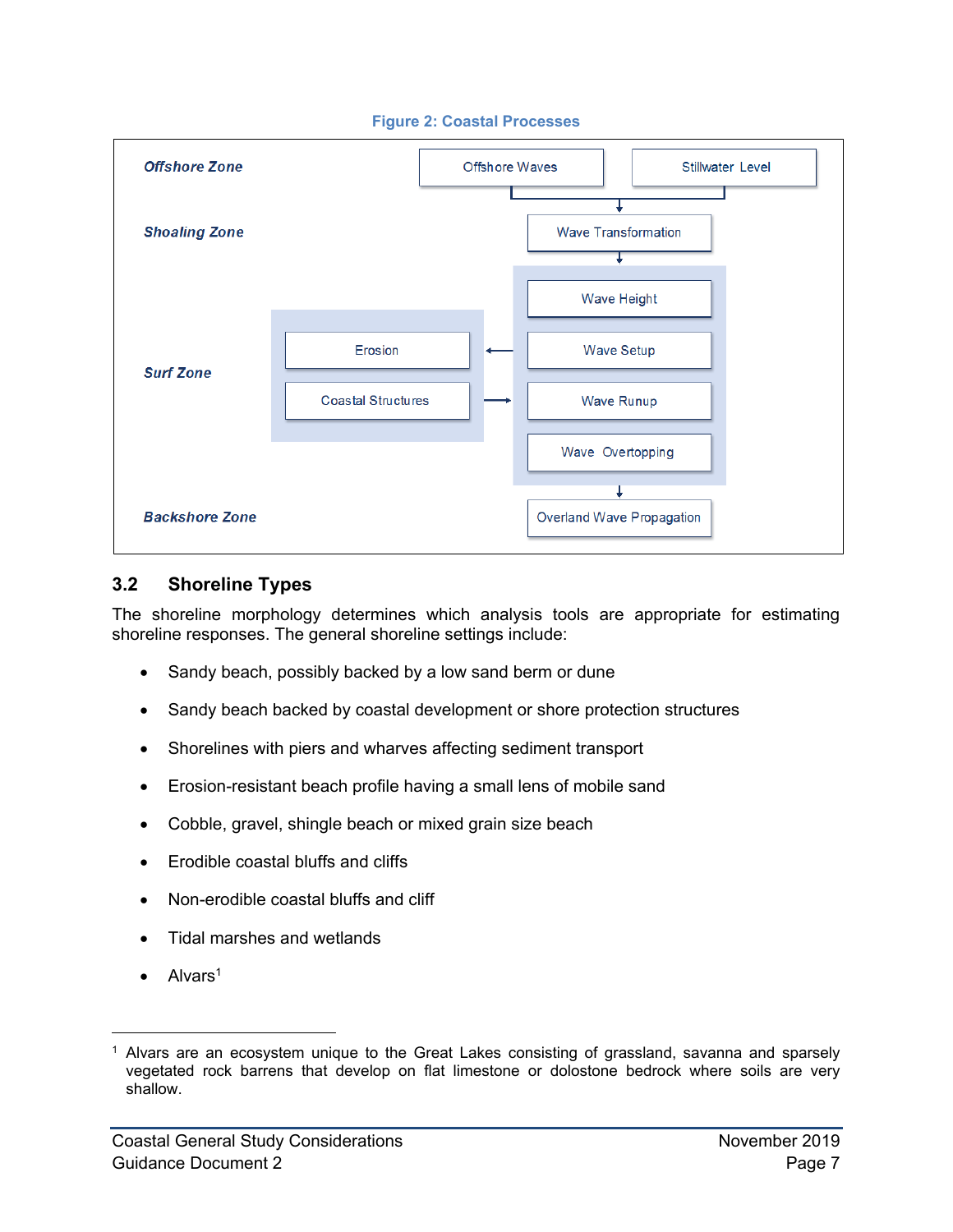Details of the specific methods for each coastal setting are given in the detailed guidance units for the various coastal flood hazard analyses.

In all settings, the existing shoreline conditions should be determined. These are required to determine the present location of the shoreline; condition of structures; and to ascertain if the profile includes an erodible sand berm, dune or bluff. Shoreline response to historical events is a good indicator of whether erosion needs to be evaluated as part of a Flood Risk Project. Shorelines having a shore protection structure in the active coastal zone will require consideration of the structure's influence on flood hazards.

Based on the shoreline setting, appropriate models and methodologies are selected for analyses of coastal hazards, including wave setup, runup, overtopping, erosion, and overland propagation. These results are then used for mapping the coastal hazard flood zones.

# <span id="page-11-0"></span>**4.0 Study Methodology Overview**

In this document, "methods" means the individual techniques used to make specific computations. "Study methodology" is the combination of appropriate methods and data necessary to develop flood insurance risk zones for depiction on a FIRM. Several methods may be applicable to a specific coastal setting, and methods will vary if the region of interest is on the Atlantic coast, Gulf Coast region, Pacific coast, or Great Lakes region. The objective of this section is to provide guidance for developing an appropriate methodology based on the coastal setting and available data.

When considering the technical approach for a coastal setting, the Mapping Partner must keep in mind that the level of technical analysis should remain consistent with the objective of the individual coastal guidance documents. It is only necessary to obtain the data and conduct the analyses that are required to accomplish this objective. Because there are often several methods available to conduct similar analyses, the Mapping Partner must choose methods that are technically consistent, are applicable for the study setting, use available data, and are appropriate for project resources.

There are many well-established methods for Mapping Partners to follow in developing flood insurance risk zones and maps, and they provide the approach that best suits the objectives of these coastal guidance documents. It is important to consider all coastal processes that occur during the base (1-percent-annual-chance) flood event, and to consider what data and technical methods are appropriate for application and update, and what existing data is still valid to use in the determination of flood insurance risk zones and Base Flood Elevations (BFEs).

At the outset of the study process, the Mapping Partner should begin the onshore analysis by identifying the information that is required to develop the flood insurance risk zones and mapping. This involves identifying the physical coastal processes that are likely to contribute to flood hazards in the study area, and their interaction with coastal settings in the onshore, nearshore, and offshore environments of the study area. In some cases, this initial review will not resolve all questions related to coastal processes and hazard zones. However, the review should identify the data requirements for one or more methods that can be applied to make these determinations. For example, when a coastal protection structure is present in a study site the Mapping Partner will need to identify the data and methods needed to determine whether the structure will withstand the forces associated with the base flood, or if it requires the application of newly adopted methods to predict failed structure conditions.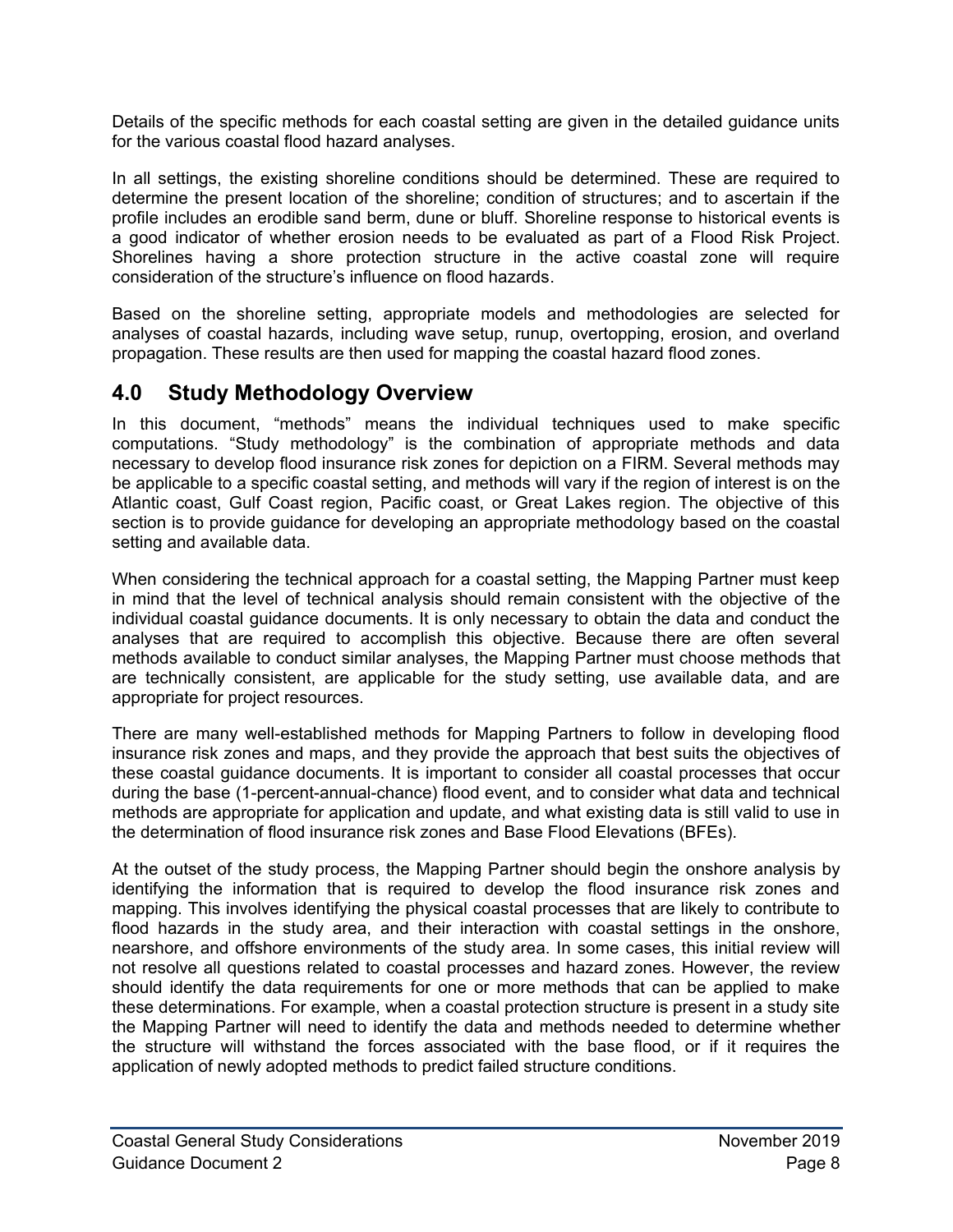After a review of probable hazards at the shoreline, the Mapping Partner should proceed offshore, considering what data and analyses are required at each level and for each setting within the study area to accomplish the onshore analysis. This will establish the limit of the offshore data and computations necessary to conduct the analyses. In most cases, this limit will correspond to offshore conditions. Once the offshore data requirements for the study are established, the wave data and other information will be brought back onshore to determine the information needed to develop the hazard zones.

Different data requirements are associated with different analysis methods. For example, if methods are based on the deep water, unrefracted, significant wave height and peak wave period, it is not necessary to examine the details of the spectrum. If it is not necessary to transform the waves across the surf zone, the surf zone bathymetry is not required for this method. More advanced methods generally require additional data. New methods that have been developed for wave setup and evolving guidance on wave runup methods will require a higher level of data requirements, depending on their significance in the detailed coastal analyses.

# <span id="page-12-0"></span>**4.1 Regional vs Local Studies**

Flood Risk Projects were traditionally performed for a single political jurisdiction, most commonly a community, with the Flood Insurance Study (FIS) Reports and Flood Insurance Rate Maps (FIRMs) being specifically developed for that community. Adjacent communities were only addressed when necessary to ensure that BFEs match at the community boundaries. The hydrologic and hydraulic efforts have also typically stopped at the community boundaries, or have extended only so far beyond them as to encompass complete hydrologic units, such as drainage basins, which are necessary to determine conditions within the study community.

This local study approach was followed, in part, due to the demanding computational effort necessary to encompass large regions within the analysis. For example, storm surge calculations require large computational grids, which in turn require large computer capacity and long execution time. Modeling more than a limited portion of the coast was difficult or impossible with the computer capabilities of the past. Similarly, ocean wave simulations were restricted to limited zones in past studies.

Although this community-by-community approach proved tractable, it also had the potential to introduce greater variability into the studies. For example, a long length of coast that was simulated by breaking it into small sections meant that boundary conditions were specified for each segment, with some probable loss in both efficiency and accuracy.

A second source of variability in local studies is that different Mapping Partners may make different assumptions that lead to differences between adjacent studies.

The idea of regional studies is to perform large-scale regional analyses for certain portions of the engineering tasks needed in a community study and to make these analyses available as input to the local studies, for example, large regional databases (e.g., Global Reanalysis of Ocean Waves [GROW] data) of wave hindcast data. These data can be transformed to the nearshore area, just outside the surf zone, as part of a regional study effort covering a very large portion of the Atlantic and/or Gulf Coasts, using a single, consistent, state-of-the-art methodology. The advent of modern computational abilities makes these regional efforts feasible and more cost-effective than community-by-community repetition of a similar effort.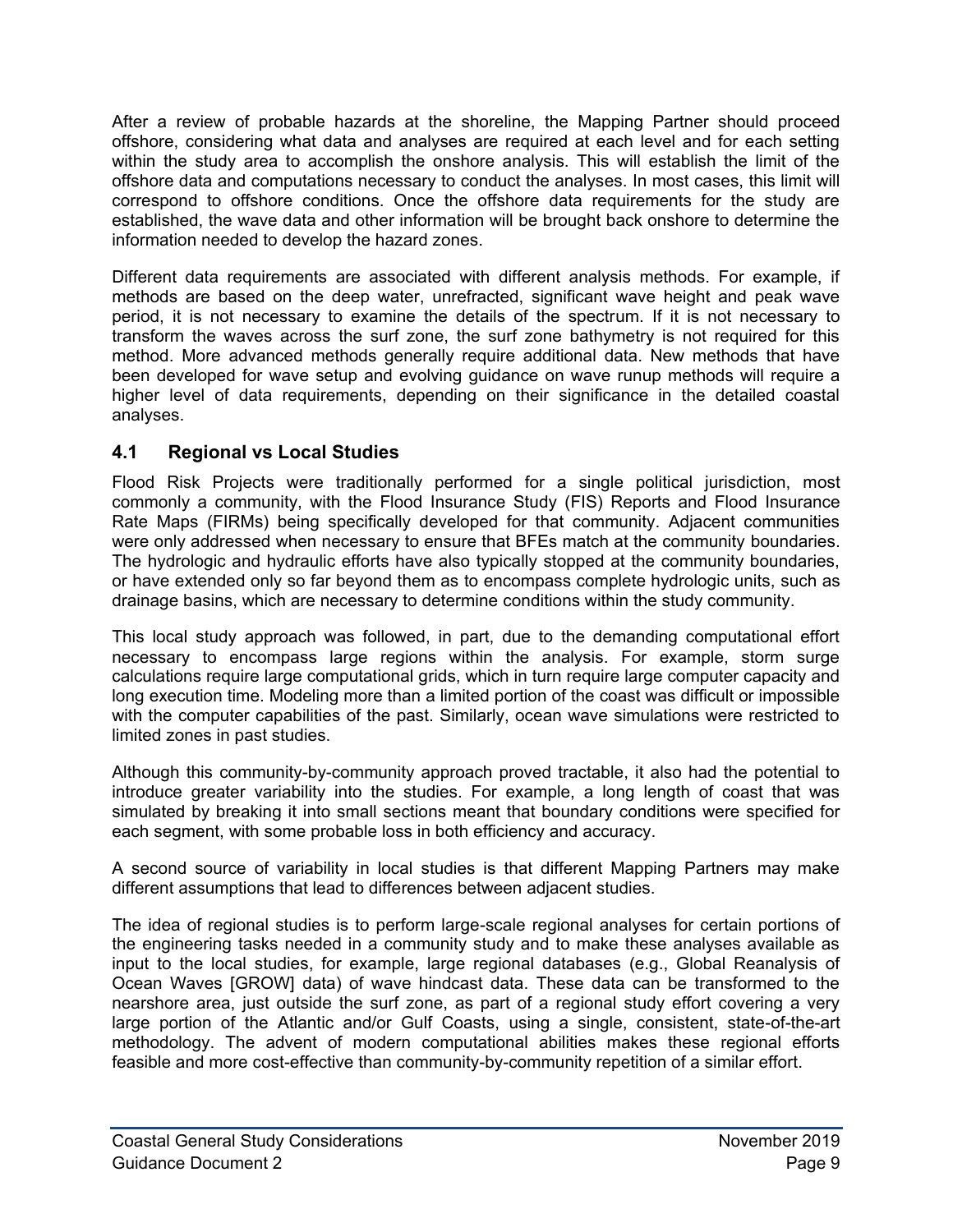Regional studies can be implemented to varying degrees. Regional studies need not be as large as an entire coastline or a statewide analysis, but instead might cover a limited number of counties. This would be the case if there is a physical characteristic of a region that makes it logical to treat it as a unit, instead of breaking it up into smaller areas. For example, wave studies might be accomplished regionally according to directional exposure, island sheltering, breadth of shelf, or other physical factors. In general, processes that originate in the far field – such as storm surge – are candidates for regional analysis because a single coherent source might affect a large coastal reach. In an event-selection analysis, the selected event might be adopted regionally, controlling behavior within a multi-community basin such as a large sound.

The extent to which regional studies, perhaps focused on particular coastal processes, are available and can be used in local studies depends on planning and implementation of these studies by FEMA. The Mapping Partner should consult with FEMA during the project scoping to determine if relevant regional information or analysis is available and should be incorporated into the study methodology.

## <span id="page-13-0"></span>**4.2 Statistical Analysis Considerations**

### **4.2.1 1-Percent-Annual-Chance Flood Elevation**

One of the goals of a FIS is to determine the frequency of recurrence of flood elevations throughout the study area, and to establish the 10-, 4-, 2-, 1-, and 0.2-percent-annual-chance flood elevations in a study area. The 1-percent-annual-chance flood elevation is also known as the BFE. The BFE has a probability of 0.01 percent of being equaled or exceeded in any given year. The terms flood level and flood elevation are used interchangeably throughout this guidance.

The flood level experienced at any coastal site is a result of a large number of interrelated and interdependent factors. For example, coastal flooding by wave runup depends on both the incident wave conditions and the concurrent water levels.

The water level, in turn, depends on the contribution of the transient storm surge and the sea or lake level at the time of the storm. The wave characteristics that control runup include wave height, period, and direction, all of which depend on the meteorological characteristics of the generating storm. The resulting wave characteristics are affected by variations of water depth over their entire propagation path, from offshore through the surf zone and the foreshore beach slope, and thus depend also on the varying storm surge.

The beach profile is variable, changing in response to wave-induced erosion and causing variation in the wave transformation and runup behavior. Catastrophic erosion of a dune system might also cause a fundamental change in stillwater elevations. All of these interrelated factors may be significant in determining the coastal 1-percent-annual-chance flood levels. Even in a response-based study, which attempts to simulate the full range of important processes over the duration of a storm, simplifying assumptions are inevitable.

It is important to note that 1-percent-annual-chance floodplain is a statistical rather than a physical surface, so that the flood hazard maps produced as part of a Flood Risk Project do not necessarily display, even locally, the spatial variation of any one realistic physical hydrologic event. For example, the 1-percent-annual-chance water levels just outside and just inside an inlet will not generally show the same relation to one another as they would during the course of any real physical storm event because the inner waterway may respond most critically to storms of an entirely different character from those that affect the outer coast. Where a flood hazard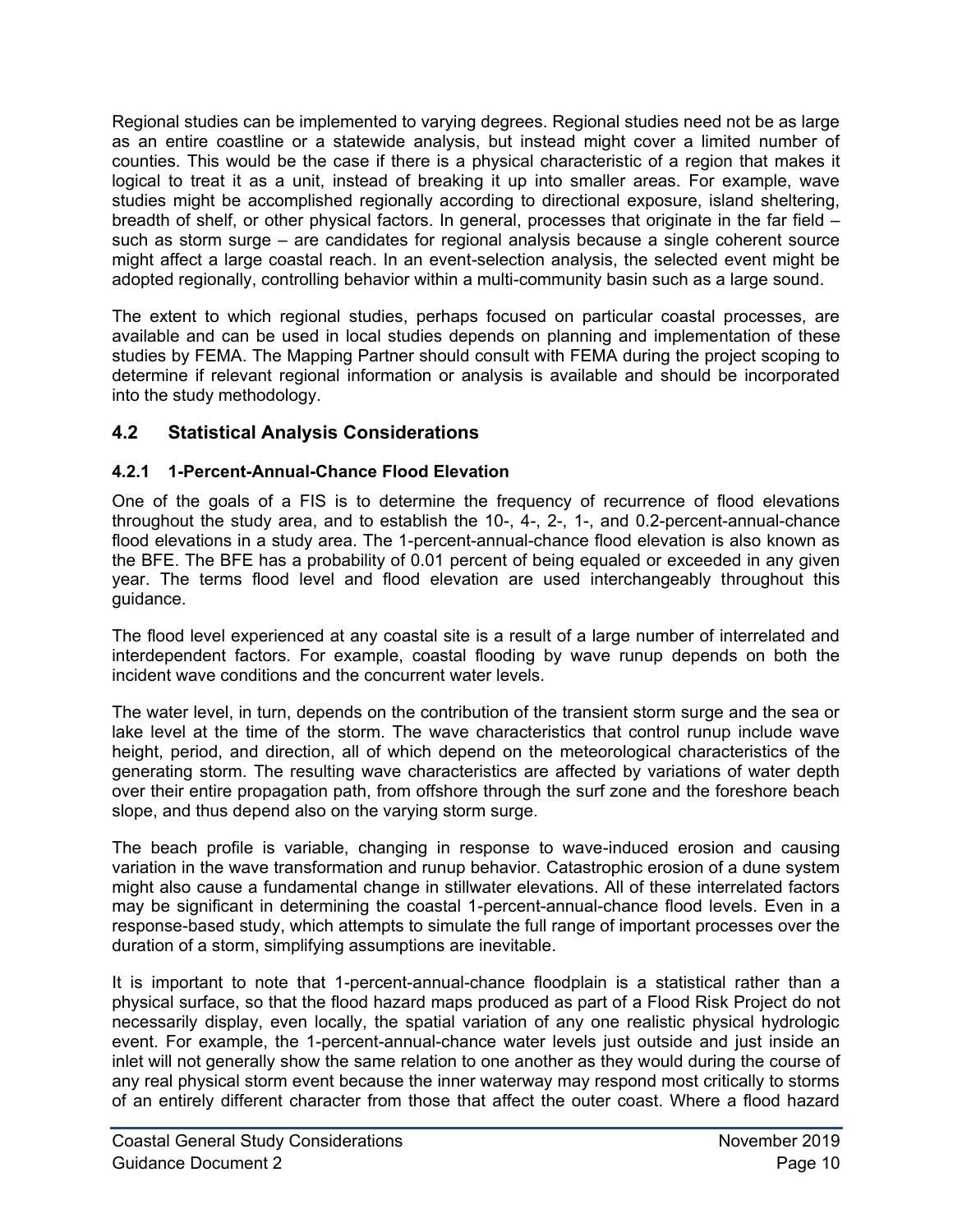arises from more than one source, the mapped level is not the direct result of any single storm or process, but is a construct derived from the statistics of all storms and sources.

These guidelines offer insight and methods to address the complexity of coastal flood processes. However, the inevitable limitations of the guidance must be kept in mind. No fixed set of rules can be appropriate in all cases, and the Mapping Partner must be alert to special circumstances that require additional elaborations to the methods set forth in the guidelines or even require deviation from the guidelines. Any proposed deviations from the guidelines should be done in consultation with the FEMA Project Officer.

#### **4.2.2 Event Selection Method**

Flood hazard analyses may be simplified if one can identify a single event (or a small number of events) which produces flood levels that approximate the 1-percent-annual-chance flood elevations. This may be possible if, for example, a certain storm parameter governs the flooding process, so that the 1-percent-annual-chance value of that storm parameter can be used to predict the 1-percent flood levels.

For example, in determining the wave runup elevation corresponding to a 1-percent annual chance of exceedance, one might identify a significant wave condition (height and period) thought to be exceeded with only 1-percent annual chance, and then to follow this single wave through its nearshore transformation, breaking and runup on the shoreline. This is the eventselection method. Another example is the case of a small inland bay connected to the open ocean via a single narrow inlet. In this case, it is possible to construct a 1-percent-annualchance hydrograph whose peak is informed by statistical analysis of historical/simulated water levels at the inlet, coupled with some representative event duration, and to route this hydrograph into the bay using some numerical model to determine flood levels.

When used with caution, this method may allow reasonable estimates to be made with a lessened effort. It is akin to the concept of a design storm, or to constructs such as the standard project storm or probable maximum storm. The inevitable difficulty with the event-selection method is that multiple parameters may be of significant importance, and it may not be possible to assign a frequency to the result with confidence if other factors that are not considered introduce uncertainty. In the wave runup example, for example, smaller waves with longer periods may produce greater wave runup than the larger waves and shorter periods selected for analysis. Or in the case of the inland bay, an event with a longer duration but a lower peak may result in more extensive flooding.

An event-based analysis for evaluation of the overland wave propagation hazard is recommended for all study areas, due to the complexity involved with trying to merge overland wave envelopes from multiple storm events. A number of approaches exist for generating the 1 percent input conditions required by Wave Height Analysis for Flood Insurance Studies (WHAFIS); these are discussed in the Offshore Waves and WHAFIS guidance.

An event-based approach is also typically recommended for runup and overtopping analyses on open Atlantic and Gulf coasts. On the Atlantic and Gulf coasts, nearshore hydraulic analysis have typically been conducted by assuming a 1-percent storm condition (water level, wave height, and wave period) defined just outside the surf. Because increased wave heights and water levels are both associated with the same forcing event, typically a hurricane, this association is reasonable.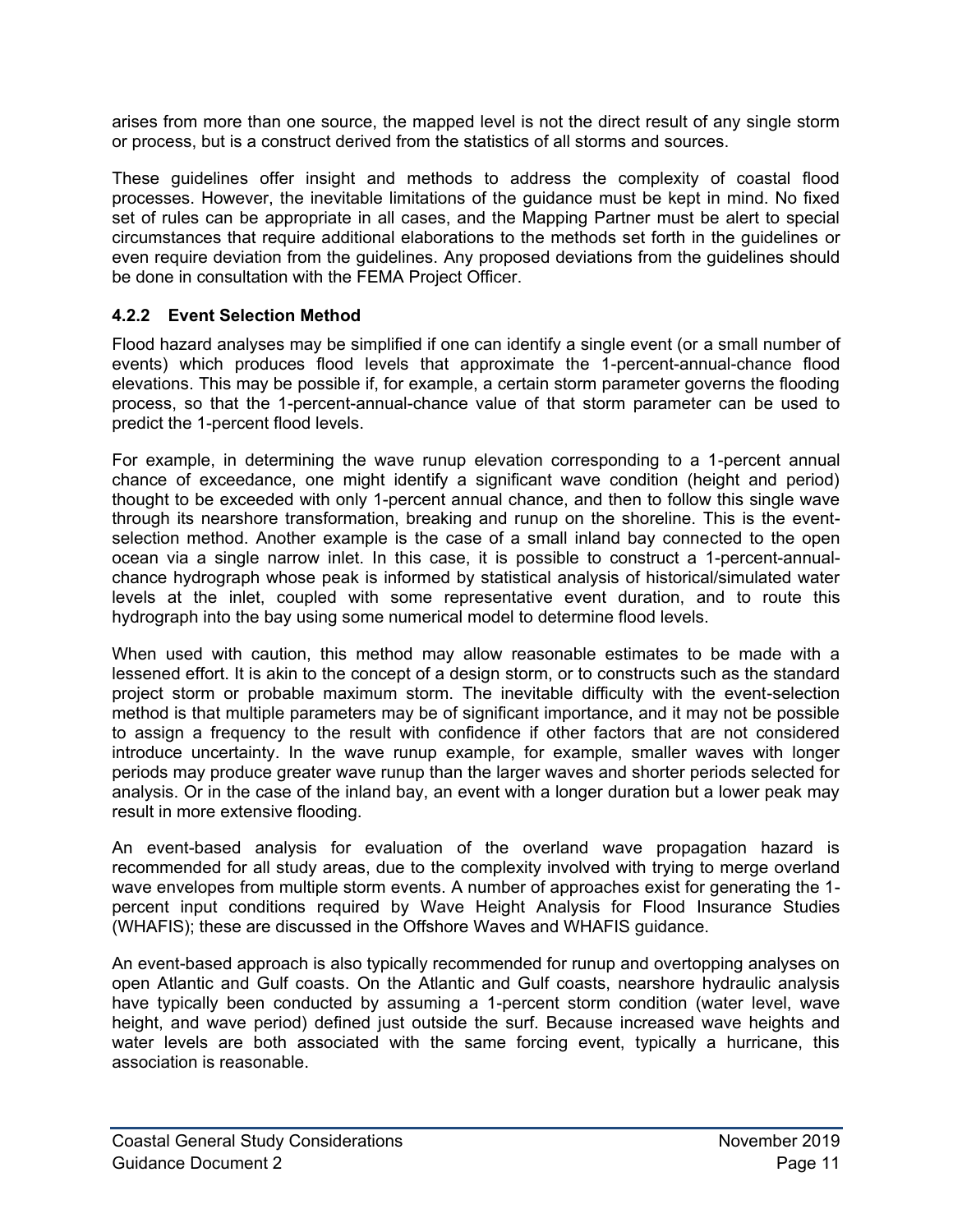#### **4.2.3 Response-Based Approach**

With advancements in computing power, a computationally expensive but more robust approach that considers all (or most) of the complexity of the contributing processes has become practical; this is the *response-based approach*. In the response-based approach, one attempts to simulate the full complexity of the physical processes controlling flooding, and to derive flood statistics from the results (i.e., the local storm responses).

The response-based approach can be applied for studies based entirely on historical storm reconstructions or for studies based on synthetic storm catalogs. In the historical storm case, one would simulate all storm events (or a subset consisting of the severest events, selected using some proxy for storm severity) that have occurred over a long enough period of record, saving water level and wave information along the shoreline.

On a wave runup dominated shoreline, for example, one would then compute wave runup (at specific transects) at discrete time steps over the duration of each storm event. An extreme value approach (e.g. generalized extreme value distribution fitted to annual maxima or generalized Pareto distribution fitted to peaks-over-threshold) can then be used to infer return periods for wave runup elevations. Similarly, in the context of a study using synthetic storm events, one would save water level and wave information along the shoreline for each synthetic storm simulation. On a runup dominated shoreline, one would compute wave runup (at specific transects) at discrete time steps over the duration of each synthetic storm event. A weighted cumulative frequency curve can then be constructed using the joint probability masses or storm weights assigned to each synthetic event.

When using parametric probability distributions (i.e. generalized extreme value or generalized Pareto distribution), some problems may be encountered. For example, on certain transects, some events may produce wave runup, while other events result in overtopping flow. This will result in two distinct populations of responses that do not fit any parametric probability distribution.

A response-based approach for the evaluation of water levels, wave runup and overtopping in the Great Lakes was developed and documented by Melby et al. (2012) and Nadal-Caraballo et al. (2012). This response-based approach is the recommended methodology for all Great Lakes coastal Flood Risk Projects. A response-based approach is also recommended for the Pacific Coast where wave runup is typically the predominant wave hazard.

#### <span id="page-15-0"></span>**4.3 Sheltered Waters Considerations**

For the purposes of these guidelines, "sheltered" is assumed to imply a significant sheltering effect on the inland propagation of storm surge, waves, and wind by land masses and vegetation. "Sheltered waters" are water bodies or regions that experience diminished forces from wind and/or wave action relative to the open coast due to the presence of physical barriers, both natural and human, either on land or under water.

Sheltered water areas are exposed to the same flood-causing processes as are open coastlines (i.e., high winds, wave setup, runup, overtopping), but sheltering effects reduce the wave energy and flood potential. In many cases, sheltered water shorelines are subject only to locally generated waves. The Mapping Partner should evaluate these potential sheltering effects at both a regional scale and a local site scale.

At a regional scale, wind-generated waves in sheltered water areas are highly dependent on the shape and orientation of the surrounding terrain to prevailing wind directions. Wave generation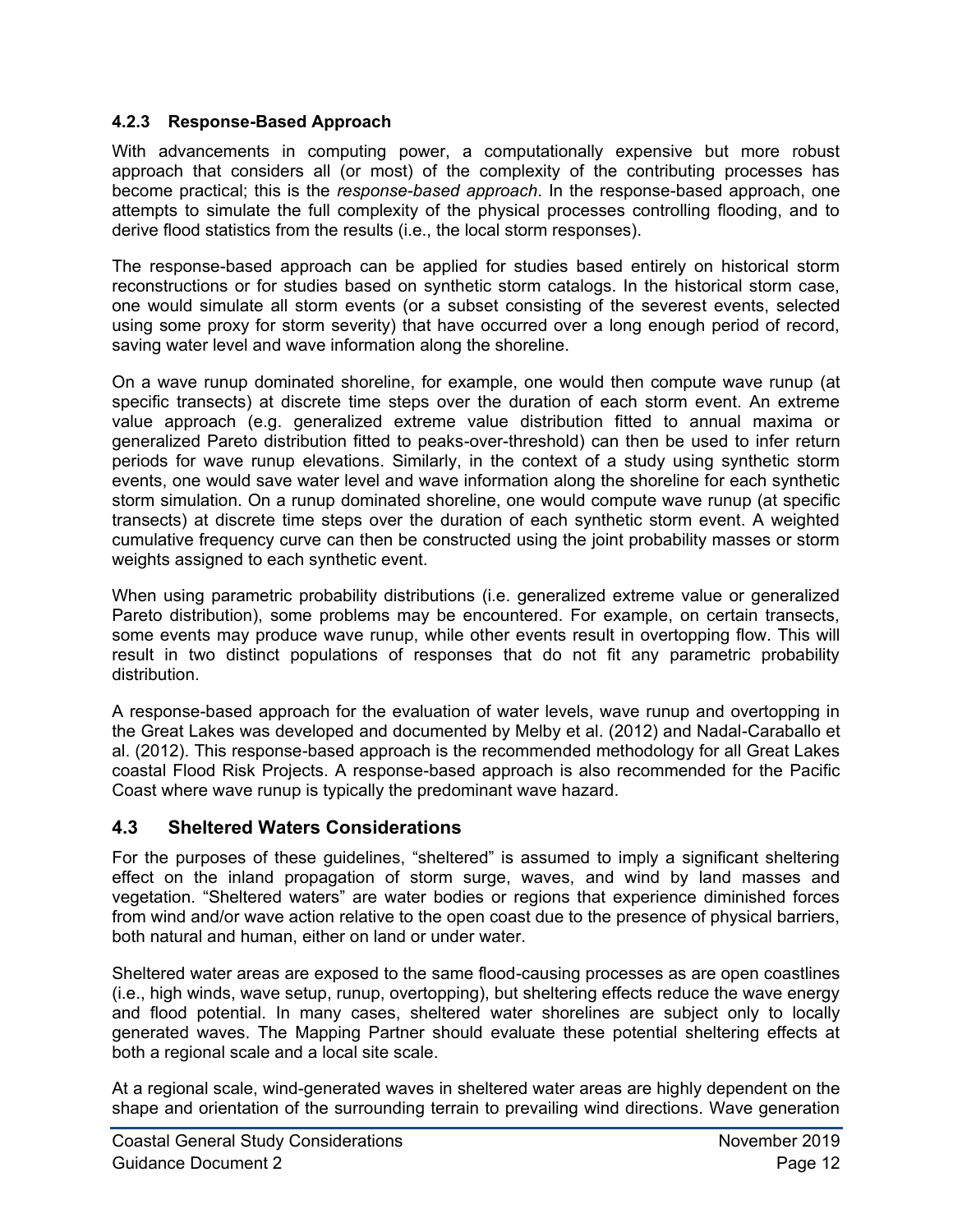and transformation in sheltered waters are usually limited by the open water fetch distance, complex bathymetry, and often the presence of in-water and shoreline coastal structures. Other processes, such as the effects of flood discharges from rivers, can modify local tidal and storm surge elevations, and relatively strong tidal and/or fluvial currents can combine to create tidal and hydrodynamic conditions only found in sheltered water areas.

General wave transformation conditions within a sheltered water body may be inferred from wave patterns observed on vertical aerial photographs. During field reconnaissance, the Mapping Partner should make field observations to identify conditions that affect selection of a study approach. Jackson et al. (2002) have identified characteristics of sheltered water shorelines that may be useful as a guide for field reconnaissance.

There are four technical considerations that may complicate the analyses of sheltered waters beyond typical open-coast analyses. These may require a substantially greater computational effort on the part of the Mapping Partner and should be considered carefully prior to the initiation of a new study or the modification of an existing study:

- Coincidence (Phasing) Between the Highest Water Levels and the Highest Waves: The highest water levels and the highest waves coincide along many open coast areas due largely to the fact that the same event (such as a hurricane or extratropical storm) controls both. This may or may not be the case in a sheltered water body, and if such coincidence occurs it will likely not occur everywhere within the sheltered water body. Thus, even within the same sheltered water body, flood analyses must deal with a wide range of phasing possibilities - from full coincidence (e.g., hurricane flooding and wave penetration at a segment of a sheltered water shoreline area) to no coincidence (areas with only locally generated waves, astronomical tides, and small surge). If there is no significant coincidence at a sheltered water shoreline, it may be possible to decouple the hydrodynamic and wave analyses, address each independently, and combine the results statistically.
- Number of Events Modeled: It may be necessary to model more coastal flood-producing events in sheltered waters than on the open coast. While a given event may cause a similar flood response everywhere along an open coast, the same event may cause greatly different responses in a sheltered water body (e.g., the event may cause high surge and waves along one shoreline segment, but may concurrently cause a negative surge, a set–down, and no onshore waves along another shoreline segment).
- Complexity of the Sheltered Water Shoreline and Bathymetry: The complexity of the sheltered water body shoreline and bathymetry will dictate the sophistication of the hydrodynamic and wave models required. Simple water body shapes and relatively uniform depths may allow simplified storm surge and wave analyses. More typical complex water body shapes and variable depths will likely require two-dimensional hydrodynamic and wave models unless otherwise dictated by study constraints (e.g., available data, study schedule, and study budget).
- Number of Analysis Transects Required: Many sheltered water bodies have irregular shorelines, changing profile characteristics (e.g., wetland, beach/dune, bluff, and various armored profiles), and variable upland development patterns. These factors may dictate a reduced transect spacing (down to a few hundred feet in places) and may require many more transects than might be used along an open coast shoreline of the same overall length. It is not possible in most sheltered water flood studies to place transects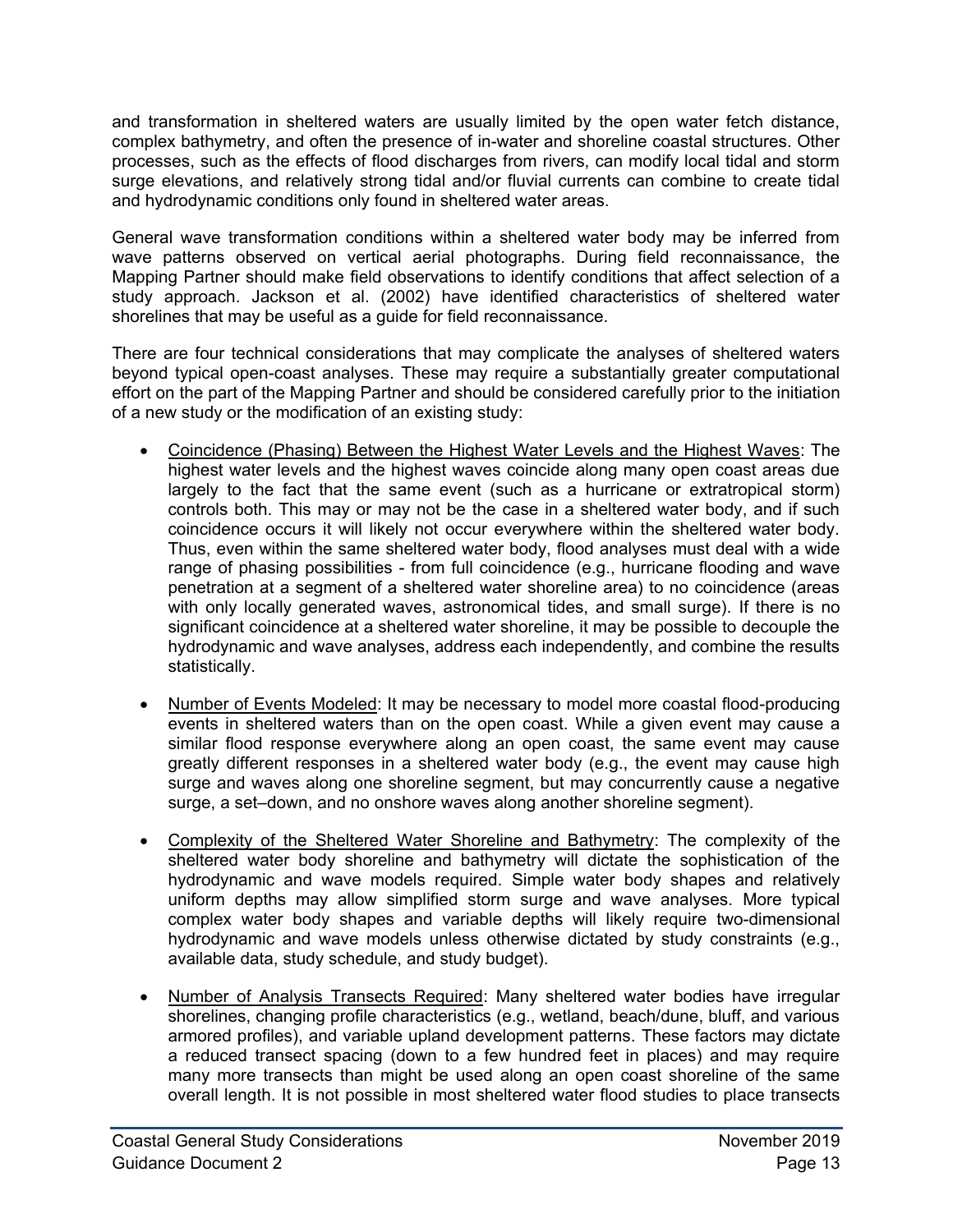close enough to capture all of the alongshore variability. However, an experienced Mapping Partner should be able to interpolate between transects using topographic, shoreline structure, land cover, and backshore development information, thereby significantly reducing the number of transects required.

Sheltered water physical processes can be complex and may require detailed numerical modeling to adequately define the flood hazards. Given the availability and relative ease of use of modern numerical models, the Mapping Partner should consider a numerical modeling approach to a sheltered water study where simpler methods do not appear reliable.

Model selection should be made with consideration of the level of complexity of physical processes, data available for calibration, flood risk, and available study budget. If the physical scale of the sheltered water coastal flood study is small and the geographic setting and physical processes are relatively well understood and simple, the Mapping Partner should confer with the FEMA Project Officer about the feasibility of using simplified analytical approaches instead of numerical models. A limited analytical approach may also be appropriate to obtain a quick assessment of physical conditions and/or to provide a check of the results from a numerical modeling approach.

## <span id="page-17-0"></span>**4.4 Analysis and Mapping of Temporary Shoreline Disturbances**

Coastal flood studies involve multiple shoreline types and geomorphologies, including sandy beaches, armored beaches, dunes, bluffs, river inlets, lagoons, etc. Shorelines may be changed by temporary disturbances from natural mechanisms, such as storm-induced erosion, or by unnatural disturbances, such as beach nourishment and dune construction. Mapping Partners should be aware that flood hazard analyses can be affected by various types of temporary shoreline disturbances which change the base topographic data used for coastal hazard analysis and mapping. While the disturbances might increase or reduce flood hazards during short-term periods, these changes are not expected to persist on long-term time scales commensurate with the duration of an effective flood study (i.e., 5 to 20 years).

Where temporary disturbances exist, the Mapping Partner should review available historic data in order to determine the cause of disturbance, assess any relevant cyclic processes, and evaluate the equilibrium conditions for the shoreline. The Mapping Partner should determine if the base topographic data used in the coastal analysis and hazard determination for the study reflect the prevailing condition for the shoreline. If the base topographic data reflect prevailing conditions, this data should be used in the coastal analysis.

If the base topographic data to be used in the analyses does not reflect the prevailing conditions the Mapping Partner should consider one of the following options. First, the Mapping Partner should assess any available historical data which may be used to establish a prevailing condition for the shoreline. If such historic data are available, they should be used to modify the base topographic data. The mechanics of this decision and rationale justifying it should be clearly documented. In addition to review of historical data, the Mapping Partner can investigate other FEMA studies that may have instituted a process/procedure that can be replicated in this instance as a Best Practice.

As a second option, the Mapping Partner may use the base topographic information, even with the disturbance, if it can be shown that it does not impact BFEs, zone designation or Special Flood Hazard Area (SFHA) extent relative to undisturbed conditions. Further documentation that temporary disturbances do not impact detailed technical analyses should be contained in the appropriate Intermediate Data Submittal and/or TSDN section, including results on its removal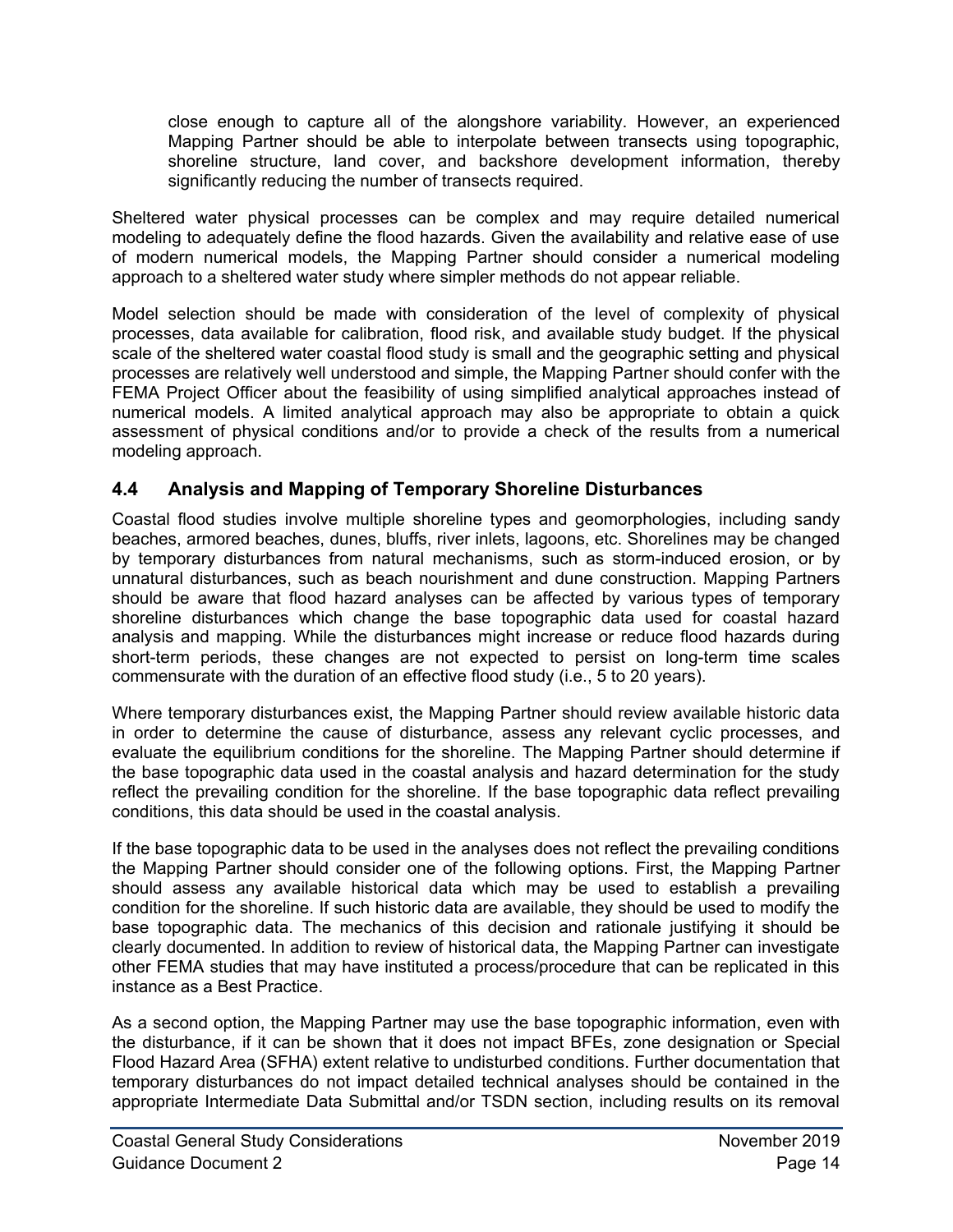<span id="page-18-1"></span>or presence in analysis calculations of storm induced erosion, wave setup, wave runup, wave overtopping, and overland wave propagation.

Finally, if historic data is not available to establish the prevailing condition for the shoreline, the Mapping Partner should construct a reasonable approximate shoreline condition that resolves the temporary disturbance. The Mapping Partner should document all assumptions and the detailed technical approach applied to evaluate the temporary disturbance. In addition, the Mapping Partner should obtain FEMA Regional Engineer approval for the treatment of all temporary shoreline disturbances that influence the final coastal hazard determination and mapping.

# <span id="page-18-0"></span>**4.5 Primary Frontal Dune**

Primary Frontal Dunes (PFDs) have an important role as the first line of defense against storm surge, waves, and flooding. Given their importance, FEMA regulations protect PFDs from manmade impacts or physical alterations that could increase potential flood damage. These regulations also support hazard-specific building standards and land use requirements. These important floodplain management actions are implemented by designating the entire PFD as part of the coastal high hazard area. Effective October 1, 1988, FEMA included the following revised definition in Section 59.1 of the National Flood Insurance Program (NFIP) regulations:

*Coastal high hazard area* means an area of special flood hazard extending from offshore to the inland limit of a primary frontal dune along an open coast and any other area subject to high velocity wave action from storms or seismic sources.

FEMA also added a clarification of this matter, a definition of PFD, in Section 59.1:

*Primary frontal dune* means a continuous or nearly continuous mound or ridge of sand with relatively steep seaward and landward slopes immediately landward and adjacent to the beach and subject to erosion and overtopping from high tides and waves during major coastal storms. The inland limit of the primary frontal dune occurs at the point where there is a distinct change from a relatively steep slope to a relatively mild slope.

Thus, the PFD is one of the criteria used to identify and map the coastal high hazard area (Zone VE).

It should be noted that there are some locations in the Great Lakes Basin that feature very large relic coastal dunes that formed following a high phase in Great Lakes water levels known as the Nippising Transgression over 4,000 years ago (Baedke and Thompson, 2000; Figure 3). These dunes, often parabolic in shape, can exceed 100 feet in elevation and have a footprint of many hundreds of feet inland. Further, there can be successive rows of the parabolic dunes and thus the overall footprint of the dune field can be very large. Although these dunes are susceptible to toe erosion at high lake levels, the entire dune will not erode for single storm events.

Although these large dunes often form a continuous ridge and the face is subject to erosion at high lake levels, given their overall size, care must be taken when determining the location of the PFD as Section 59.1 of the NFIP regulations may not apply to these features.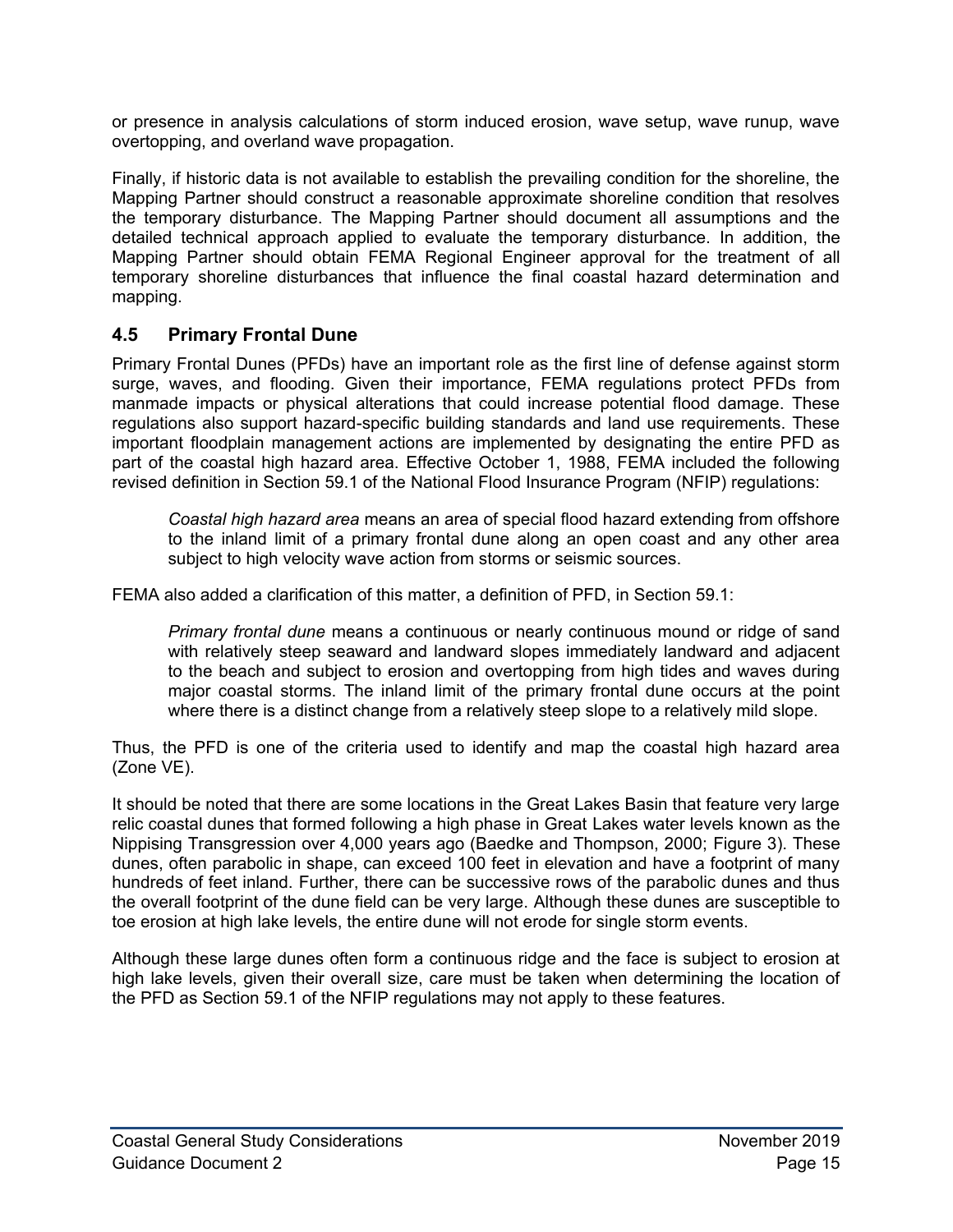#### **4.6 Debris**

Debris may be entrained in tidal floodwaters and cast inland by storm surge and wave propagation. Natural debris consists of floating woody debris, such as drift logs, branches, cut firewood, and other natural floatable materials. Wave-cast beach sediments, such as cobbles and gravel, also constitute natural debris.

<span id="page-19-1"></span>

**Figure 3: Sample of a Large Relic Dune, Mount Baldy, Indian Dunes National Lakeshore, Lake Michigan**

Debris from human sources may originate from flood damage. This debris may include broken pieces of shore revetment cast inland by extreme surge and wave attack, or floatable materials, such as construction materials, building materials, and home furnishings.

Debris hazards depend on the beach type and configuration, debris sources, the inland extent of wave propagation, the proximity of insured structures to the shoreline, and the height of the structures above the BFE. At present, debris hazards are not explicitly included in FEMA flood insurance risk zones and, therefore, a detailed debris analysis is not required. However, the Mapping Partner should note significant debris hazards in a study area, document the hazards in the "Principal Flood Problems" section of the FIS Report, and confer with the FEMA Project Officer so relevant information may be shared with community floodplain managers.

#### <span id="page-19-0"></span>**4.7 Tsunami**

Much of the Pacific Coast and the sheltered waters along the Pacific Coast are subject to tsunami hazards. The most recent major tsunami to affect the Pacific Coast was the 1964 Great Alaskan Tsunami that affected California, Oregon, and Alaska. Tsunamis are very long waves of small steepness generated by impulsive geophysical events such as earthquakes and landslides. Currently, guidance does not exist for inclusion of tsunami hazards in a FEMA Flood Risk Project. The Mapping Partner should confer with the FEMA Project Officer to discuss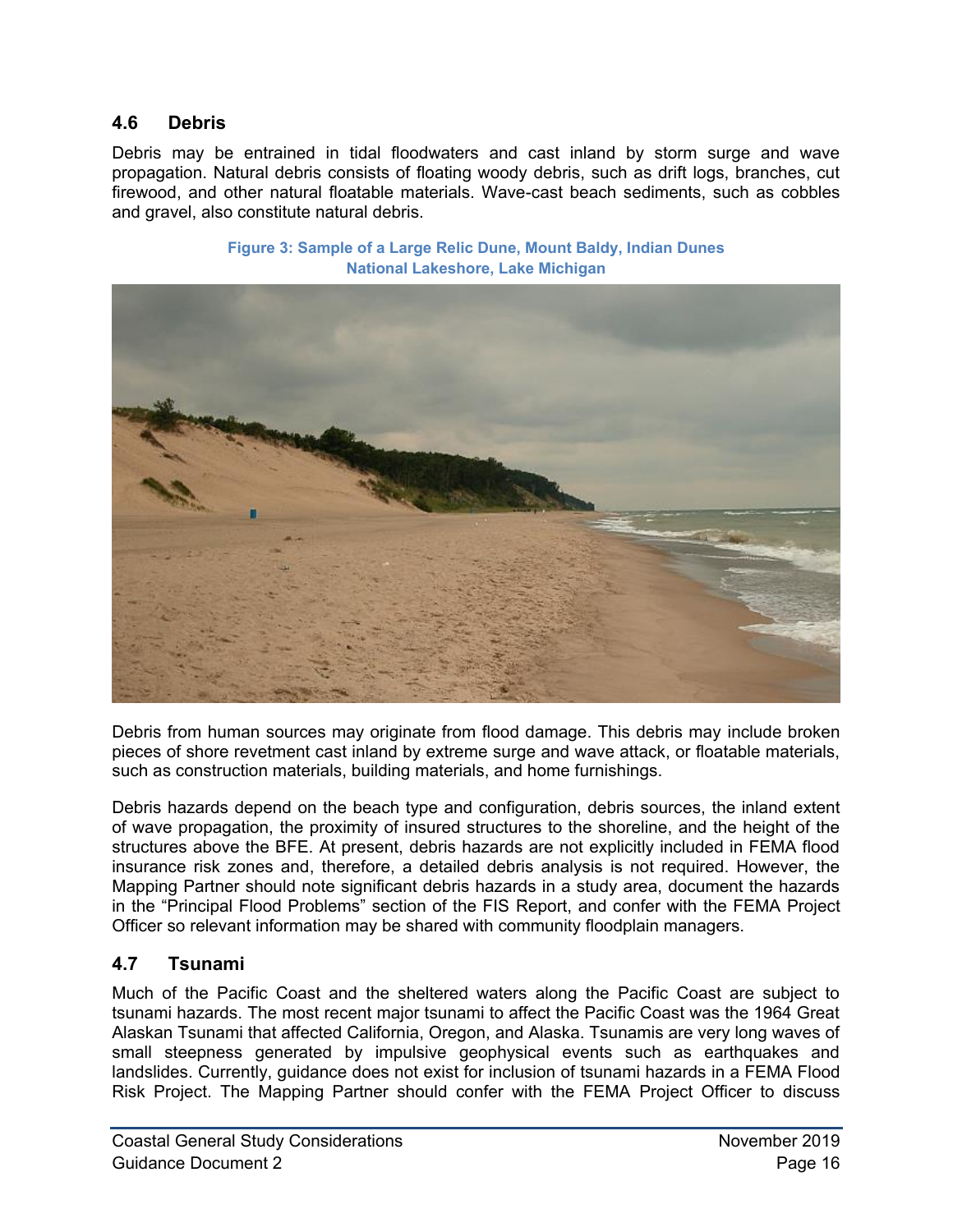<span id="page-20-1"></span>treatment of tsunami hazards in a particular study area if it is possible that tsunamis may contribute to the base flood.

### <span id="page-20-0"></span>**4.8 Data Requirements**

Coastal Flood Risk Projects require a wide variety of quantitative data and other site information necessary to perform the required analyses.

#### **4.8.1 Topography**

Use of accurate, high resolution topography data is of primary importance when undertaking Flood Risk Projects. The topographic data, usually in the form of digital elevation data or maps, must be recent and must reflect current conditions including changes due to subsidence or rebound or, at a minimum, conditions at a clearly defined time. Data should extend onshore to the inland limit of flooding at the 0.2-percent level. Transects do not need to be surveyed unless available topographic data are unsuitable or incomplete. The Mapping Partner should examine the topographic data to confirm that the information to be used in the analysis and mapping represents the actual planimetric features that might affect identification of coastal hazards.

If possible, the Mapping Partner should field-check shore topography to note any changes caused by construction, erosion, coastal engineering, or other factors. The Mapping Partner should document any significant changes with location descriptions, drawings, and/or photographs.

The community, county, and state can be sources for topographic data, including Light Detection and Ranging (LiDAR) data. LiDAR data, where available, can be used to define both topography and bathymetry elevations. Other sources are LiDAR surveys flown by the United States Army Corps of Engineers' Joint Airborne LiDAR Bathymetry Technical Center of Excellence (USACE JALBTCX), United States Geological Survey (USGS), and the National Oceanic and Atmospheric Administration (NOAA). If gaps in the LiDAR data exist, the next best available data in those areas should be identified. If the best available data does not meet the accuracy standards (FEMA Standards 40-49, 158, and 547), the Mapping Partner should consult with the FEMA Project Officer for approval of its usage.

#### **4.8.1.1 Great Lakes Special Topographic Datum Considerations**

Topographic data must extend down at least to the Low Water Datum (LWD) defined for each Great Lake, as listed in [Table 1.](#page-20-1) LWD was established in 1933 and has remained unchanged. While vertical datums used on the Great Lakes have changed several times since 1933, the definition of LWD has not. Presently, LWD is described in terms of the International Great Lakes Datum of 1985 (IGLD85). The Mapping Partner should convert to the North American Vertical Datum of 1988 (NAVD88) from IGLD85 for each coastal flood hazard analysis site. There needs to be some care in transferring IGLD85 elevations to NAVD88. If elevations used are based on land benchmarks, hydraulic correctors and/or dynamic height adjustments may need to be applied.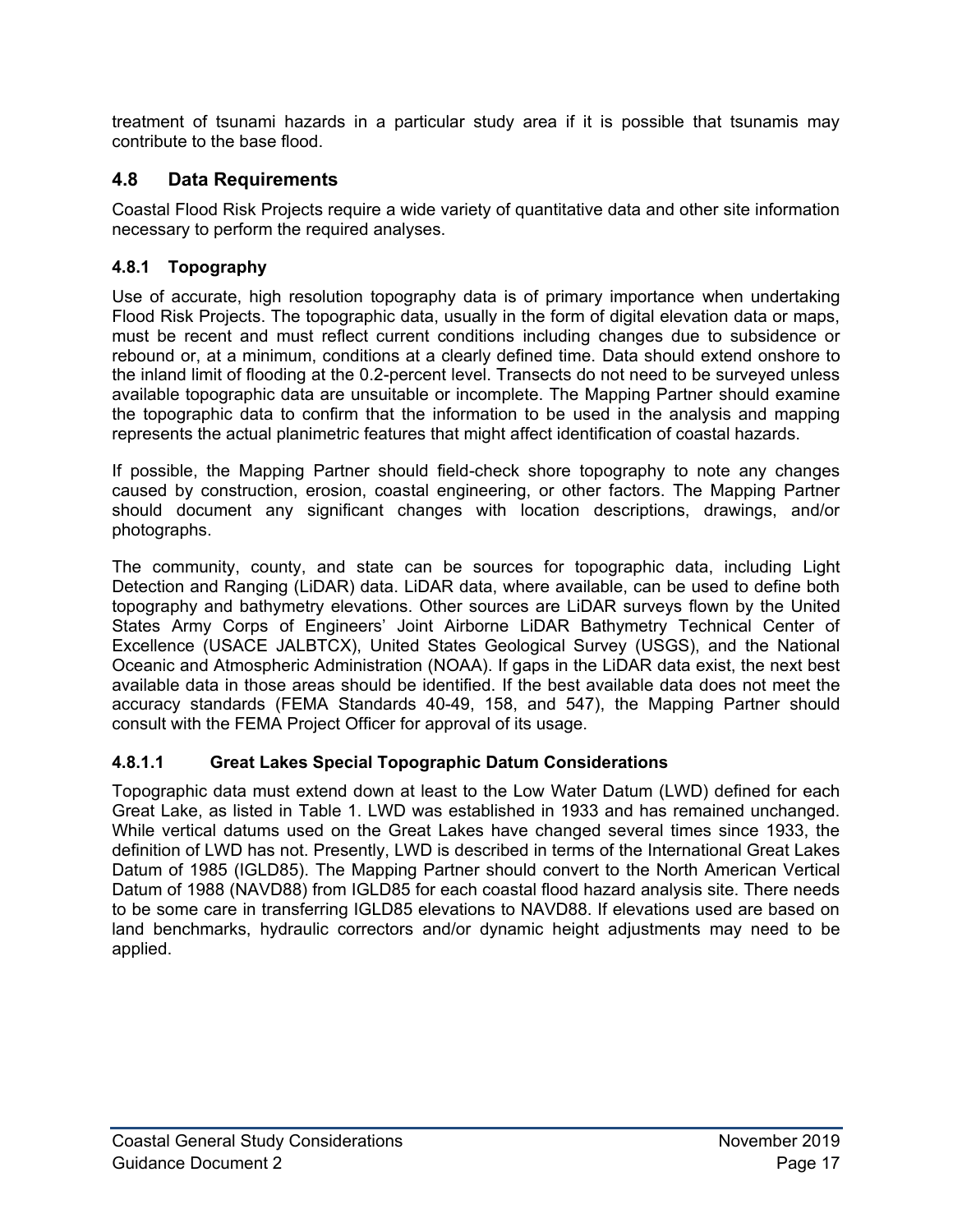| Location       | <b>Low Water Datum</b><br><b>Elevation, Feet</b><br><b>Above IGLD85</b> | <b>Low Water Datum</b><br><b>Elevation Feet Above</b><br><b>NAVD88</b> |  |  |  |
|----------------|-------------------------------------------------------------------------|------------------------------------------------------------------------|--|--|--|
| Lake Superior  | 601.1                                                                   | 601.0                                                                  |  |  |  |
| Lake Michigan  | 577.5                                                                   | 577.6                                                                  |  |  |  |
| Lake Huron     | 577.5                                                                   | 577.6                                                                  |  |  |  |
| Lake St. Clair | 572.3                                                                   | 572.5                                                                  |  |  |  |
| Lake Erie      | 569.2                                                                   | 569.4                                                                  |  |  |  |
| Lake Ontario   | 243.3                                                                   | 243.4                                                                  |  |  |  |

| Table 1: Elevations of Low Water Datum on the Great Lakes |  |  |  |  |  |  |  |
|-----------------------------------------------------------|--|--|--|--|--|--|--|
|-----------------------------------------------------------|--|--|--|--|--|--|--|

#### **4.8.2 Bathymetry**

Bathymetry data are required for the regional-scale storm wave and water-level modeling, nearshore wave transformation modeling and wave runup calculations. In general, the best available data that meets the resolution requirements of the modeling effort should be used.

For transect analyses, it is not possible to provide precise guidance on the extent of bathymetry needed. The extent primarily depends on the magnitude of incident storm wave conditions. For most shore types and open coast settings, bathymetry out to water depths of approximately 40 feet is required for wave transformation evaluations. In more sheltered areas with less energetic storm wave conditions, bathymetry out to water depths of 10 feet or even less might suffice.

Where turbidity is low, LiDAR data can provide an excellent source of shallow water bathymetry data for characterizing the surf zone and inundation zones, from which to extract information along transects. Beach profile surveys, or bottom elevations inferred from nautical charts or from USACE bathymetric surveys, are other alternative data sources for defining nearshore bathymetry. Bathymetric data can be acquired from the NOAA Office for Coastal Management's Digital Coast web site, and USACE for their holdings.

#### **4.8.3 Land Cover**

Land cover data is necessary for hydrodynamic surge model setup, runup calculations (slope roughness factors), and overland wave propagation modeling. The necessary information classifies both structures and vegetation into different categories that can be translated into appropriate model parameters, as necessary. There are often several land cover data sources that may cover the project region. These should be reviewed and compared. Some sources of land cover data include NOAA's Coastal Change Analysis Program (C-CAP) Land Cover Atlas, USGS' National Land Cover Dataset (NLCD) and Gap Analysis Program (GAP) datasets, and other regional and local land cover datasets.

#### **4.8.4 Storm, Meteorological, Ice, Wave and Water-Level Data**

A number of different types of data are required to facilitate selection of storm events and to develop wave and water-level information for each storm at a regional scale. These data types include storm track and climatology data, meteorological data (such as winds and atmospheric pressures) that constitute forcing for waves and storm surge, data describing ice cover during storms that can influence generation of surge and waves (in the Great Lakes), water-level data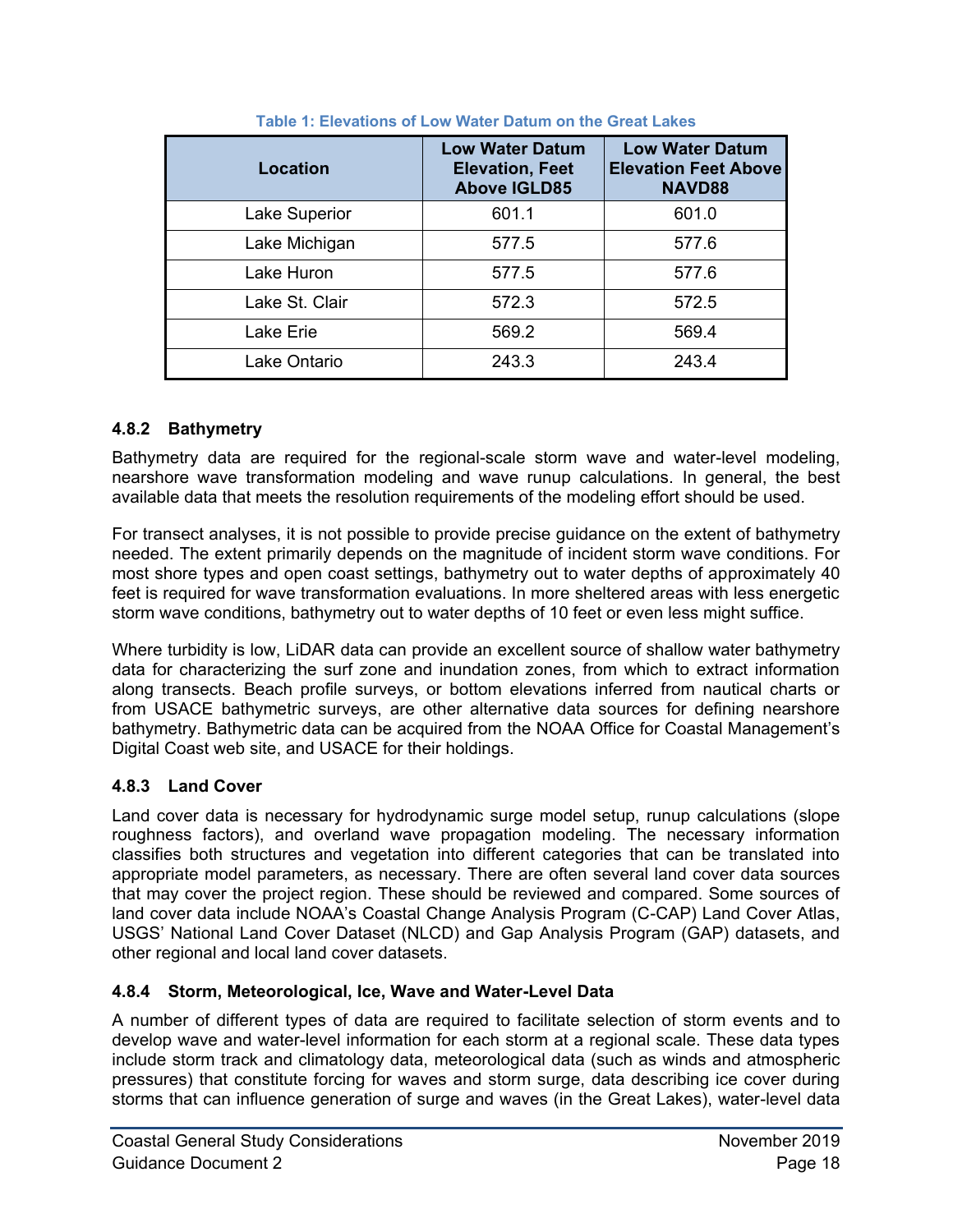<span id="page-22-0"></span>for characterizing long-term and seasonal-scale lake level changes (in the Great Lakes), tidal data (on the Atlantic, Gulf, and Pacific Coasts), and wave and water-level data for model skill assessment. Most of the required data sets are produced by, and are available from, Federal agencies; although State, local agencies and universities might also be valuable sources of data and local knowledge.

## **4.8.5 Coastal Structures**

The Mapping Partner should obtain documentation for significant coastal structures that may provide protection from the 1-percent-annual-chance flood or affect propagation of storm surge and wave action, including coastal armoring, piers, and wharves. That documentation should include the following:

- Type and basic layout of the structure
- Dominant site particulars (e.g., local water depth, structure crest elevation, and ice climate)
- Construction materials and present integrity
- Design documentation and analyses conducted, if available
- A historical record for the structure, including construction date, maintenance plan, responsible party, repairs after storm episodes
- Clear indications of the effectiveness or ineffectiveness of the structure as protection

The Mapping Partner should develop much of this information through office activity, including a careful review of aerial photographs. In some cases, site inspection would be advisable for major coastal structures to confirm preliminary judgements. If there are questions as to whether a coastal structure should be considered in the analysis as providing protection from or attenuation of the 1-percent-annual-chance flood, consultation with the FEMA Project Officer may be required as well as with other Federal, State, and local agencies. Guidance Document No. 42, Guidance for Flood Risk Analysis and Mapping: Coastal Structures Guidance provides methods for determining stability and minimum considerations for evaluating surge and wave interactions with various coastal structures. Guidance Document No. 42 is accessible through the FEMA Guidelines and Standards for Flood Risk Analysis and Mapping webpage.

#### **4.8.6 Historic Floods**

Local information regarding previous storms and flooding can be very valuable in developing accurate assessments of coastal flood hazards and validation of storm-surge models. General descriptions of flooding are useful in determining what areas are subject to flooding and in obtaining an understanding of flooding patterns. Quantitative and qualitative information, such as the areal extent of flooding, high water marks, and location of buildings flooded and damaged by wave action, can be used to verify the results of the coastal analyses. Detailed information on pre- and post-storm beach or dune profiles is valuable in checking the results of the erosion assessment. When quantitative data are available on historical flooding effects, the Mapping Partner should make an effort to acquire all recorded water elevations and wave conditions for the vicinity.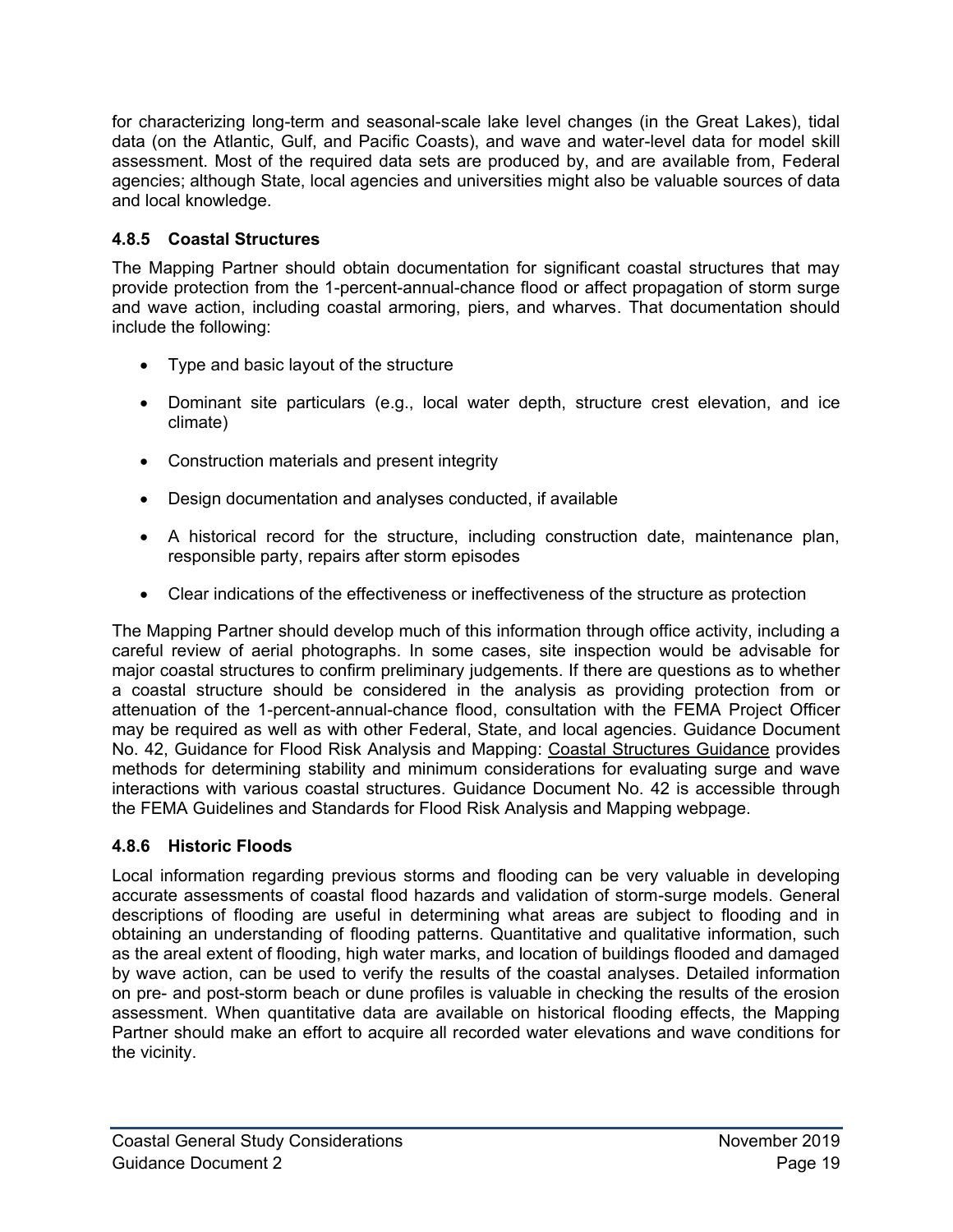### **4.9 Floodplain Mapping**

A principle objective of a coastal study is to provide legible and accurate FIRMs with appropriate BFEs including the contributions of wave effects. It is not only important that the mapped results of the flood hazard study be technically correct, but also that the FIRM be easy for the community official, engineer, surveyor, and insurance agent to use.

This objective should be considered throughout the study process, particularly during transect placement for wave hazard analyses, and review of the wave hazard analysis results. An effort should made to site transects and map results in a way that avoids large changes in BFEs from one property or reach of shoreline to the next, particularly in areas dominated by wave runup.

Another important aspect of floodplain mapping related to the usability of the FIRM is the size or width of flood zones. It may be useful to set a minimum width criterion for mapped flood zones since these zones are mapped for the purpose of locating buildings or property in a flood insurance risk zone. The mapping criteria and the ability to map all coastal BFE and hazard zone changes is dependent upon the scale of the FIRM. For coastal areas, general guidance is to have a minimum zone width of 0.1 inch on the FIRM—for example, a width of 50 feet for a FIRM at a scale of one inch equals 500 feet, or a width of 100 feet for a FIRM at a scale of one inch equals 1000 feet. Because digital FIRM data can easily be enlarged, the map scale limitations should be reviewed with the FEMA Project Officer and community officials.

# <span id="page-23-0"></span>**5.0 References**

- Allan, Jonathan C. and Paul D. Komar. 2004. Morphologies of Beaches and Dunes on the Oregon Coast, with Tests of the Geometric Dune-Erosion Model, *Technical Memo*, August 2004, 43 pp.
- Baedke, S.J. and Thompson, T.A., (2000). A 4,700-Year Record of Lake Level and Isostasy for Lake Michigan. Journal of Great Lakes Research, 26(4), p. 416-426.
- Banke, E. G. and Smith, S. D. (1973). "Wind stress on Arctic Sea ice, JGR, Vol. 78, pp. 7871- 7883.
- Birnbaum, G. and Lupkes, C., (2002). "A new parameterization of surface drag in the marginal sea ice zone," Tellus, Vol. 54 A, pp. 107-123.
- Garbrecht, T., Lupkes, C., Hartmann, J. and Wolff, M. (2002), "Atmospheric drag coefficients over sea ice—validation of a parameterization concept," Tellus, Vol. 54 A, pp. 205-219.
- Inman, D.L. and J.D. Frautschy. 1966. Littoral processes and the development of shorelines. *Proc. Specialty Conf. on Coastal Engineering*, ASCE, Santa Barbara, CA, 511-536
- Inman, D.L. and C.E. Nordstrom. 1971. On the tectonic and morphologic classification of coasts, *Journal of Geology,* 79, 1-21.
- Inman, D.L. and Jenkins, S.A. 1999. Climate change and the episodicity of sediment flux of small California rivers. *Journal of Geology*, 107: 251-270.
- Jackson, N.L., K.F. Nordstrom, I. Eliot, and G. Masselink. 2002. "Low Energy" Sandy Beaches in Marine and Estuarine Environments: A Review, *Geomorphology* 48, pp 147-162.